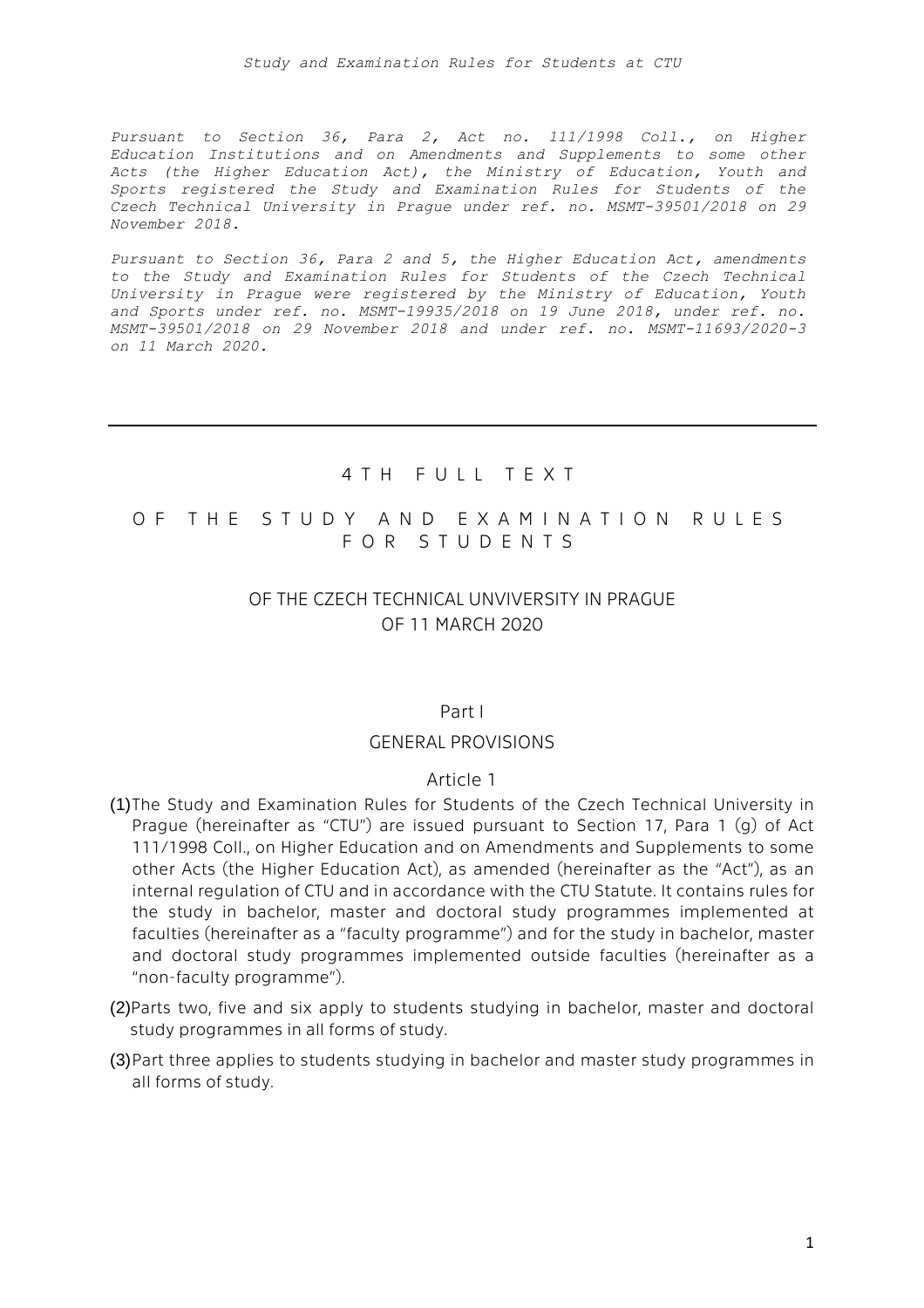- (4)Part four applies to students studying in doctoral study programmes in all forms of study
- (5) Students and applicants for study with special needs<sup>1</sup> are entitled to adequate adjustment of study conditions or adjustment of entrance examinations in accordance with their special needs. These adjustments are governed by the "Methodical Guideline on Support to Students and Applicants with Special Needs at CTU".
- (6)In connection with pregnancy, childbirth and parenting, students and persons who have accepted a child to guardianship replacing parental care following a decisions taken by the respective authority pursuant to the Civil Code or legal regulations governing the state social welfare system<sup>2</sup> (hereinafter as "student-parents") are entitled to special adjustments of the interruption of studies, extending the deadlines to fulfil their study obligations and deducting the recognized period of parenthood from the total period of study. These adjustments are governed by the "Methodical Guideline on Support to Student-parents".
- (7)Students who submit to the faculty, in case of faculty programmes, or to CTU, in case of non-faculty programmes, a confirmation stating that they represent the Czech Republic in a sport discipline issued by an organization representing this sport discipline in the Czech Republic, are consequently entitled to adjustments of the course of their studies that will allow them to participate in representation and do the necessary practice.

### Part II

# INTRODUCTORY PROVISIONS

# Article 2

# Organization of the academic year

- (1) Pursuant to Section 52, Para 2 of the Act, the Rector sets the beginning of the academic year and, following a discussion in the Rector's Collegium, announces the mandatory timetable of the academic year at CTU.
- (2) The academic year is divided into winter and summer semesters and the period of vacations.
- (3) The timetable of the academic year at CTU primarily defines the instruction period, the examination period and period of vacations and of other academic activities.
- (4) The dean, in case of faculty programmes, or the director of a university institute, in case of non-faculty programmes, or a person authorized in this matter by the rector (in all cases hereinafter referred to as the "dean") will announce the time plan of the academic year for the faculty, the university institute or the non-faculty study programme. Unlike the timetable of the academic year at CTU, the time plan also

1

<sup>&</sup>lt;sup>1</sup> It applies to students with visual impairments, hearing impairments, with mobility impairments, with specific learning disabilities, with mental disorders (including autistic spectrum disorders and impaired communication abilities) or chronic somatic diseases.

 $2$  Section 21, Para 1 (f) of the Act.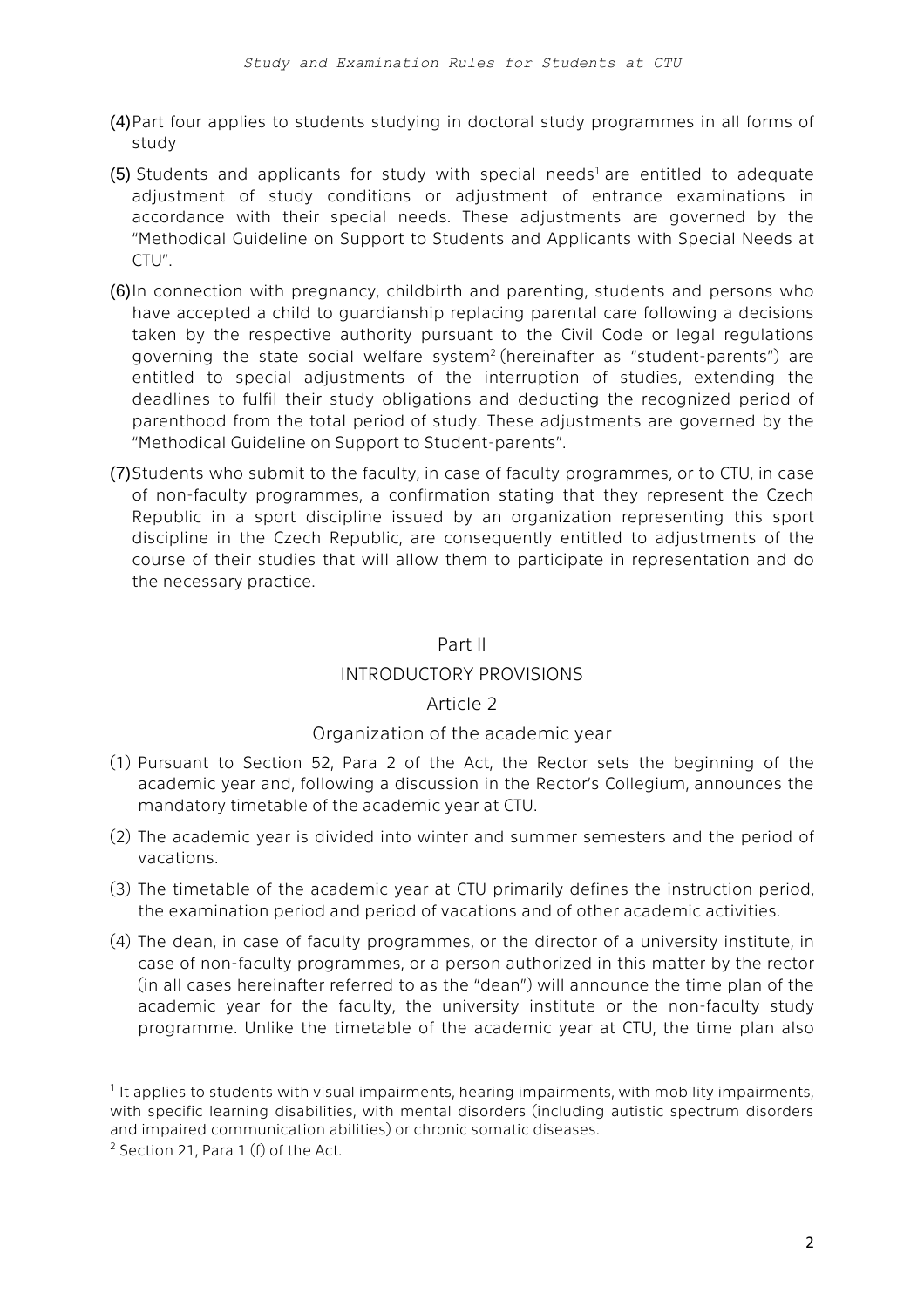includes the period in which state examinations, entrance examinations and other academic activities specific to the faculty, the university institute or the non-faculty study programme are held.

# Article 3

### Study programmes

(1)CTU implements the following study programmes

- a) Bachelor study programmes pursuant to Section 45 of the Act,
- b) Master study programmes pursuant to Section 46 of the Act,
- c) Doctoral study programmes pursuant to Section 47.
- (2)Provisions of Article 4, Para 4; Article 13; Article15; Article 16; Article 20 ; Article 22, Para 1; Article 25, Para 1; Article 28, Para 5; Article 29, Para 4; Article 30, Para 8; Article 32, Para 5; Article 34, Para 8 and 9; and Article 35, Para 2 that apply to faculties will be used accordingly for university institutes with respect to non-faculty programmes. If a director of a university institute has been granted the competences of dean in matters of doctoral study programmes under this paragraph, exercising this competence is conditioned on a prior approval of the Rector.
- (3)The list of all study programmes at CTU is published in the publicly accessible section of the CTU website. In addition, lists of faculty programmes are published in the publicly accessible section of the website of the relevant faculty. Lists of study programmes implemented in multiple faculties are published in the publicly accessible section of the website of all participating faculties. Lists of non-faculty programmes are published in the publicly accessible section of the website of the relevant university institute or CTU.

(4)The forms of study implemented in study programmes are

- a) Full-time study, in which the instruction in the study programmes is carried out when students are present,
- b) Part-time study, in which the instruction in the study programmes is carried out primarily through student's individual work,
- c) Combined study, in which the instruction in the study programmes is a combination of full-time and part-time forms of study. For all study subjects (hereinafter as the "subject"), the proportion of time spent in the full-time form of study must be stated.
- (5)For a period of time stipulated in the Act, study programmes can be divided into fields of study or specializations. A field of study or specialization is a component of the study programme and consists of subjects in an organized system.
- (6)The standard period of study is a period of study set in the study programme in years or semesters, in which a student should be able to complete their studies with a standard study workload.
- (7)The period of study is a period that begins with the first enrolment in the study after the admission to the study programme until the end of the study pursuant to Article 34 hereof. All interruptions of studies are included in the period of study, with the exception of interruption of studies during a recognized period of parenthood for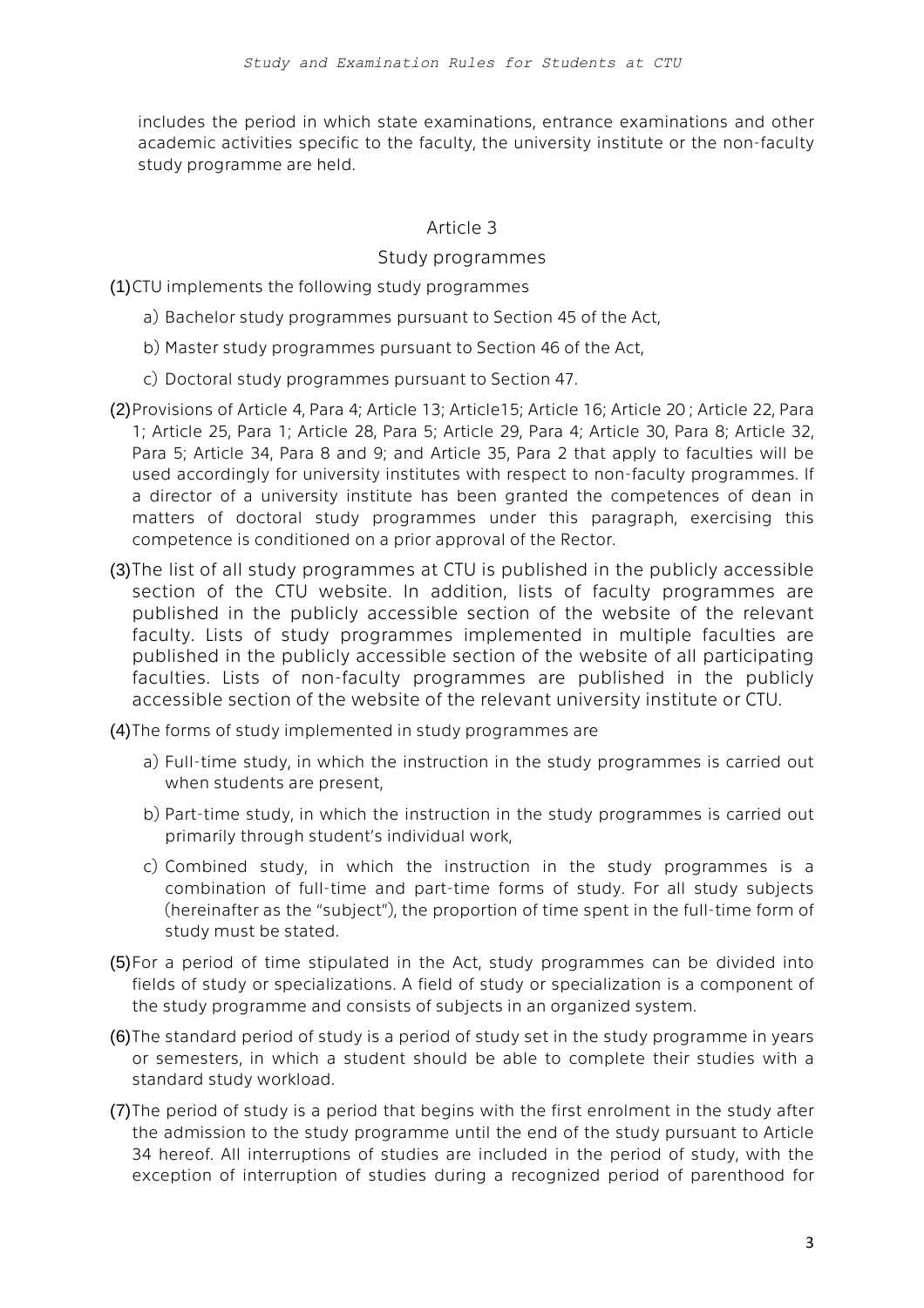student-parents, which is not included in the period of study.

- (8)The maximum period of study in bachelor and master study programmes is set at double the standard period of study; in doctoral study programmes it is 8 years.
- (9)The period of study must not exceed the maximum period of study in the given study programme. A failure to fulfil this condition is grounds for termination of studies pursuant to Article 34, Para 7 (b) hereof. The decision-making in this matter is governed by Section 68 of the Act. In exceptional cases, the dean may, based on a student's request, extend the maximum period of study by 8 months. A student may apply for the extension in the given bachelor or master study programme only once.
- (10) The longest period of interruption of study (Section 54, Para 1 of the Act) is the longest period of all interruptions of study, which complies with Para 7 to 9.
- (11) Studies in bachelor, master and doctoral study programmes can also be organized in collaboration with a foreign university that implements a related study programme. The conditions of such collaboration will be specified by an agreement concluded between the participating universities. Studies can also be carried out in collaboration with multiple universities.
- (12) Graduates of study programmes implemented in the framework of cooperation with a foreign university are awarded an academic degree pursuant to Section 45, Para 4; Section 46, Para 4; or Section 47, Para 5 of the Act, and possibly also an academic degree of the foreign university pursuant to legal regulations of the respective country. The university diploma includes the name of the collaborating foreign university and, if applicable, also the fact that the awarded international academic degree is a joint degree awarded simultaneously at the foreign university. When implementing study programmes in the framework of cooperation of multiple universities, the process is handled in a similar manner.

# Article 3a

Ensuring continuation of studies as a result of expiration of the accreditation of a study programme

- 1) If a student studies in an accredited study programme whose accreditation expires<sup>3</sup>, they will be provided with a possibility to continue in the studies of the same or similar study programme at CTU; if the continuation of studies at CTU cannot be ensured, CTU is obliged to provide the students with a possibility to study at another university. The performance of this legal obligation is further governed by the relevant Methodical Guideline.
- 2) If the student takes advantage of the possibility to continue in their studies under Para 1, they will have all registered or recognized subjects from the original study plan transferred.
- 3) The study in the new study programme is not considered an additional study.

 $\overline{a}$ 

<sup>&</sup>lt;sup>3</sup> Section 80, Para 5 of the Act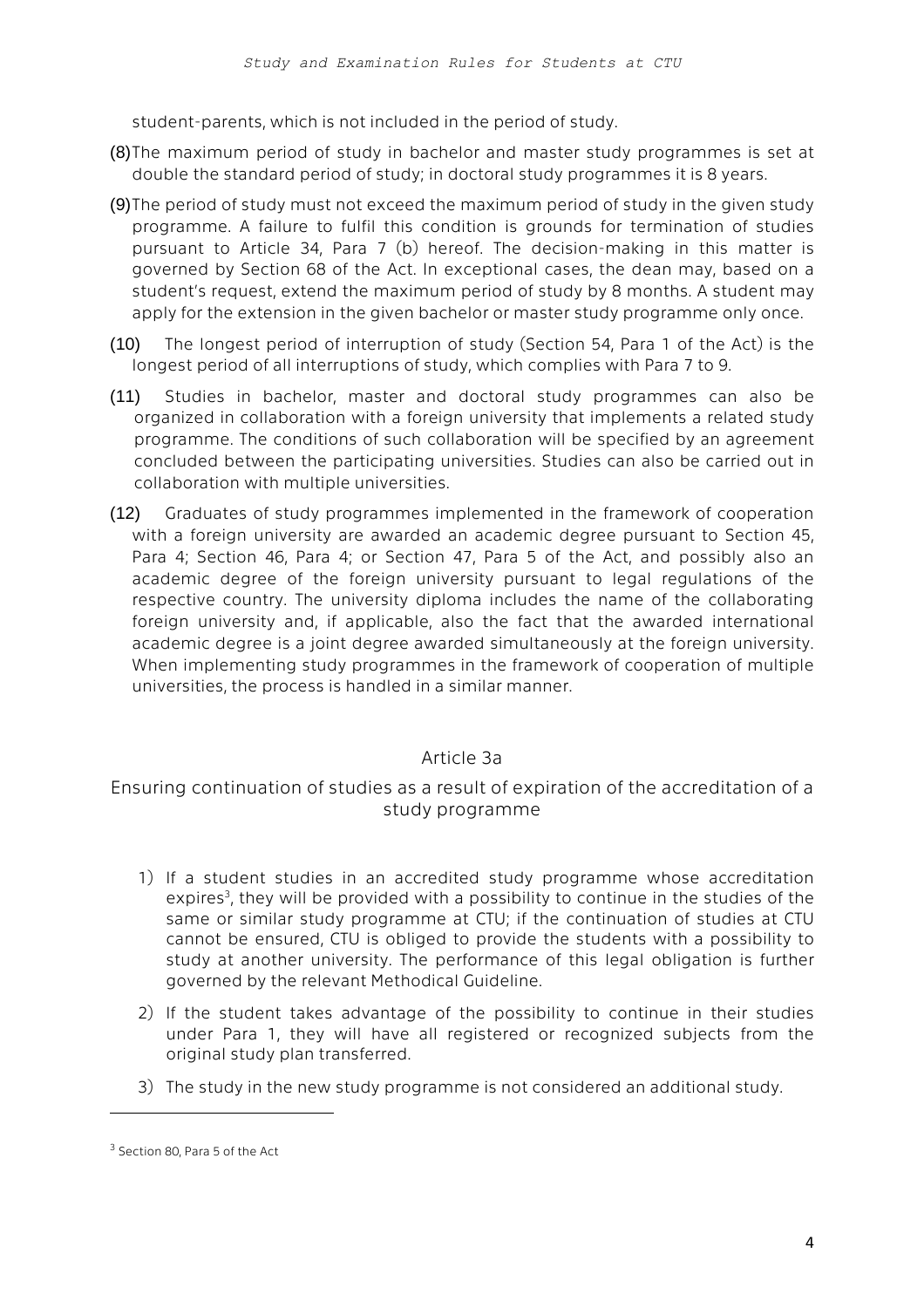4) The maximum period of study in case of study in a new study programme equals the maximum period of study in the study programme with the longer standard period of study.

# Part III

### STUDY IN BACHELOR AND MASTER STUDY PROGRAMMES

#### Article 4

#### Study plans and subjects

- (1)The study plan sets the time and content sequence of subjects in the form of a recommended time plan of the studies divided into academic years and semesters while respecting the standard period of study.
- (2)The study plan is part of the documentation of a study programme. The documentation of a study programme refers in particular to the accreditation file, regulations, directives and orders of the dean for the implementation of the relevant study programme. Major changes in the study plan will be discussed and approved by the faculty's Scientific Council or, in case of non-faculty programmes, by the CTU Scientific Council.
- (3)The basic instruction module of the study plan is a subject, which is defined by the number of lessons, the form of instruction pursuant to Article 7 hereof, the manner of completion pursuant to Article 6 hereof and the number of awarded credits.
- (4)Prior to the beginning of a study programme, the faculty will announce the study plan of the study programme, i.e. the list of subjects whose completion is a necessary condition in order to successfully complete the study programme. The study plan is structured in the following manner
	- a) It divides individual subjects or groups of subjects according to the level of optionality to obligatory, elective and optional,
	- b) It defines the succession of subjects, if necessary,
	- c) It defines monitored segments of study (semester, academic year, unit of studies),
	- d) If determines in which semester the subject is usually offered.
- (5)Students in master study programmes cannot enrol in subjects they have already completed in bachelor study programme, or their equivalents. This does not apply to the optional subject "Physical Education".

#### Article 5

#### System of credits

- (1)A unified system of credits is used to quantify the study workload of individual subjects, in which
	- a) Every subject is awarded a number of credits which is a measure of the relative workload demanded of students in order to successfully complete the given subject,
	- b) One credit represents 1/60 of the average annual student's workload in a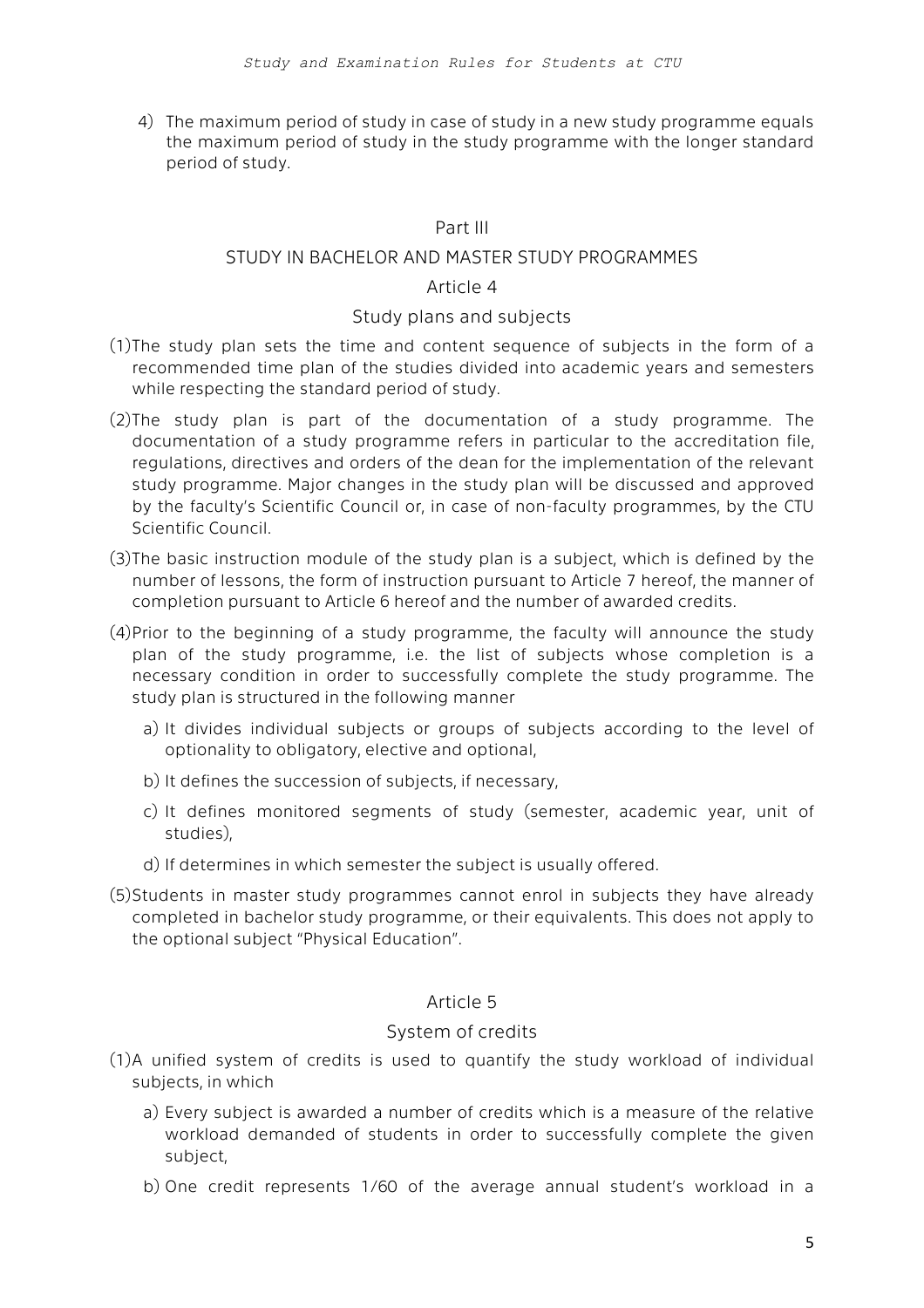standard period of study and with the recommended time plan of the studies,

- c) The workload in one semester is usually 30 credits,
- d) The workload in an academic year is usually 60 credits,
- e) The value of credits assigned to one subject is an integer,
- f) Credits obtained within a study programme are added up; the cumulative amount of credits is a means of monitoring the studies.
- (2)The system of credits at CTU is compatible with the European Credit Transfer and Accumulation System (hereinafter as "ECTS"), which facilitates student mobility under European educational programmes.

#### Article 6

#### Completion of subjects

- (1)Subjects are completed by the award of assessment, by the award of graded assessment, by passing an examination, or by the award of assessment and passing an examination. In case of subjects for which the study plan prescribes both the award of assessment and an examination, the award of assessment is a precondition for taking the examination in the given subject.
- (2)A successful completion of a subject is conditioned on registration for the subject and
	- a) The award of an assessment in case of subjects completed by the award of assessment,
	- b) Passing of an examination evaluated on the scale A, B, C, D, or E in case of subjects completed by an examination,
	- c) The award of a graded assessment evaluated on the scale A, B, C, D, or E in case of subjects completed by the award of a graded assessment.

After the successful completion of a subject, the student is awarded the assigned number of credits.

- (3)Students can re-enrol for a second time in subjects that they have not successfully completed. The dean may, in justified cases, upon a student's request authorize a reenrol in a subject that has been successfully completed. In this case, the grade for the first enrolment in the subject is changed to F.
- (4)A re-enrol in a subject also means an enrolment in the same subject in another language or within another study programme, as well as enrolment in a subject that has been defined by the study plan as an equivalent or substitute for this subject.
- (5)A student may enrol in each subject only twice.

#### Article 7

Provision of educational activities and their organization

- (1)The student's study activities consist mainly of independent work assigned and inspected by teachers.
- (2)Instruction is mainly organized in the form of lectures, seminars, studios, projects,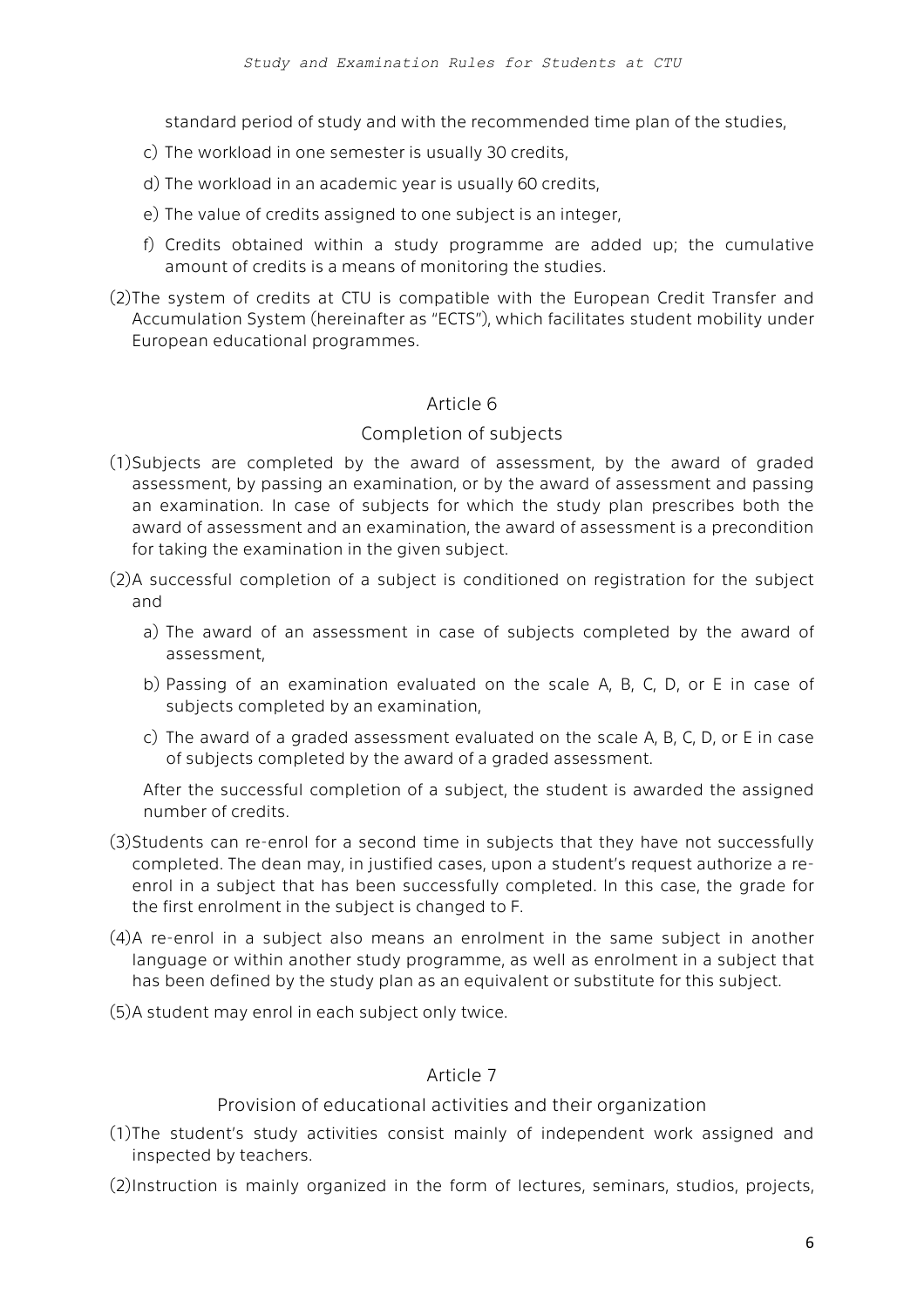various types of training courses, labs, guided consultations, professional practice and excursions.

(3)The forms of organized instruction are characterized in the following way

- a) Lectures provide explanation of basic principles, methodology of the given discipline, problems and sample solutions.
- b) Seminars, studios and projects are organized forms of instruction, which accentuate application of knowledge acquired in lectures and during students' independent work in the presence of a teacher. In general, presentation of results of students' own work is a major part of this form of instruction.
- c) Training courses are primarily aimed at practical mastering of the subject matter explained during lectures or assigned as independent work with active participation of students. Experimental laboratory work, work on computers and field work are specific types of training courses. A successful completion of a training course may be conditioned on monitored preparatory work at home.
- d) Guided consultations are dedicated to consultations and inspection of assigned independent work. They may replace training courses or other forms of instruction.
- (4)Organized instruction is supplemented by individual consultations.
- (5)It is recommended to participate in lectures. Participation in other forms of organized instruction is usually monitored and the requirements for participation are set by the relevant head of department or institute (hereinafter as the "department").
- (6)Lectures are usually led by professors and docents. In justified cases, the dean may, upon a proposal submitted by the head of department, appoint another academic worker or distinguished professional.
- (7)Students in doctoral study programmes can also participate in instruction under Para 3 (b) to (d) hereof, and outstanding students in master study programmes can participate in instruction in bachelor study programmes appointed by the teacher responsible for the subject and approved by the head of department.

# Article 8

# Verification of study results

(1)Study results are verified by continuous monitoring of the studies and, on the completion

of a subject, by the award of an assessment (a), the award of a graded assessment (ga), passing

of an examination (ex), or a combination of the award of an assessment and passing of an examination (a, ex). During verification of the study results, students are obliged to present an ID upon the teacher's request. A student ID, an identity card, a passport or a driving licence are accepted as a valid ID.

- (2)The dean will set final deadlines for obtaining an assessment, a graded assessment in subjects registered in the given semester or academic year and taking of examinations.
- (3)In connection with child care, students-parents are entitled, in the semester in which they were on maternity leave, to extended deadlines for fulfilment of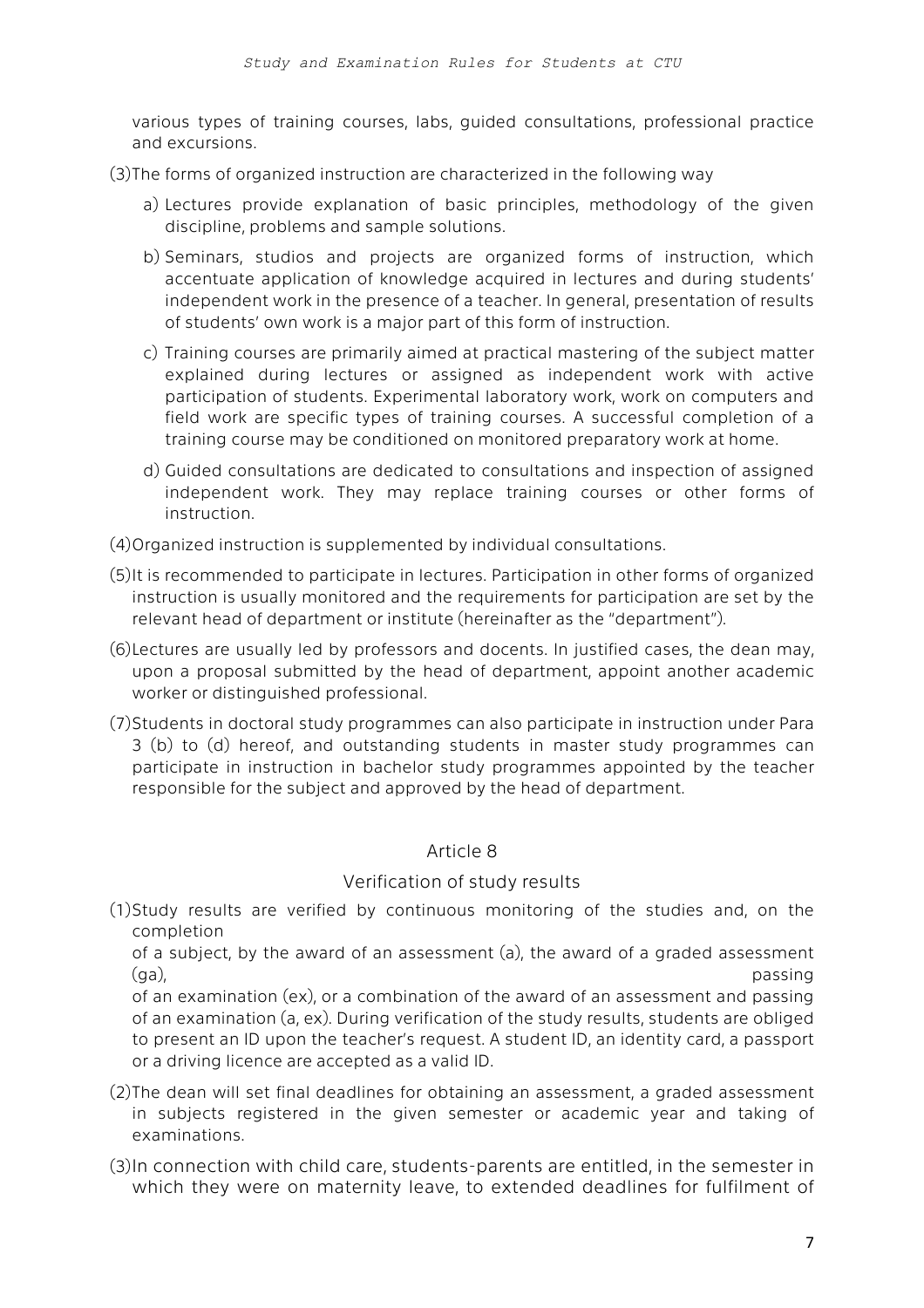study obligations, as well as for fulfilment of requirements for progressing to the next semester, year or unit, by a period equivalent to the duration of maternity leave on condition that they do not interrupt their studies in that period. Students-parents are obliged to inform the study department or the relevant vice-rector about taking advantage of this right; the study department or the vice-rector will inform them about further steps. In case the maternity leave begins in one semester, year or unit and ends in the following semester, year or unit, such deadlines shall be extended in this following semester, year or unit only by the period of overlap in time of the maternity leave and the following semester, year or unit.

- (4) A serious violation of the rules set for verification of study results can be classified as a disciplinary offence.
- (5)Departments are obliged to archive written records of results of subjects that are concluded with an award of an assessment, a graded assessment or an exam for a period of 10 years independently of the CTU information system.
- (6)Unless a student files an objection against the results entered into the CTU information system by the end of the academic year after they are entered into the CTU information system, it is considered that they agree with the entered study results. This does not apply to Article 9, Para 3.

### Article 9

### Assessment and graded assessment

- (1)The award of an assessment confirms that a student participated in activities during semester and has fulfilled the specific requirements set at the beginning of the course as a condition for awarding an assessment; the definition of requirements including the deadline for their fulfilment will be published in IS CTU (KOS) or on the website of the faculty/subject by the end of the first week when the instruction of the subject has begun at the latest (unless the dean of the faculty sets out a shorter deadline). The assessment is either "credited" or "not credited".
- (2)A graded assessment is an assessment for which the participation in activities during semester and the fulfilment of the specific requirements set at the beginning of the course and the level of their presentation are evaluated by grades under Article 11 hereof.
- (3)A student who was not awarded an assessment or a graded assessment can apply for a review within 5 working days after the result is entered into the CTU information system to the head of department who will decide on the award/non-award of the assessment. The matter of awarding assessments and graded assessments is decided by the head of department. If a student was not awarded an assessment or a graded assessment in a subject they had enrolled in, they have no possibility of a retake in the given semester, they may re-enrol in the subject. In case they fail to obtain the assessment after re-enrolment in an obligatory or elective subject, their studies will be terminated pursuant to Section 56, Para 1 (b) of the Act and pursuant to Article 34, Para 7 (b) hereof. The decision-making in this matter is governed by Section 68 of the Act.
- (4)The award or the non-award of an assessment is entered into the CTU electronic information system. In case of graded assessments, the assessment grade, including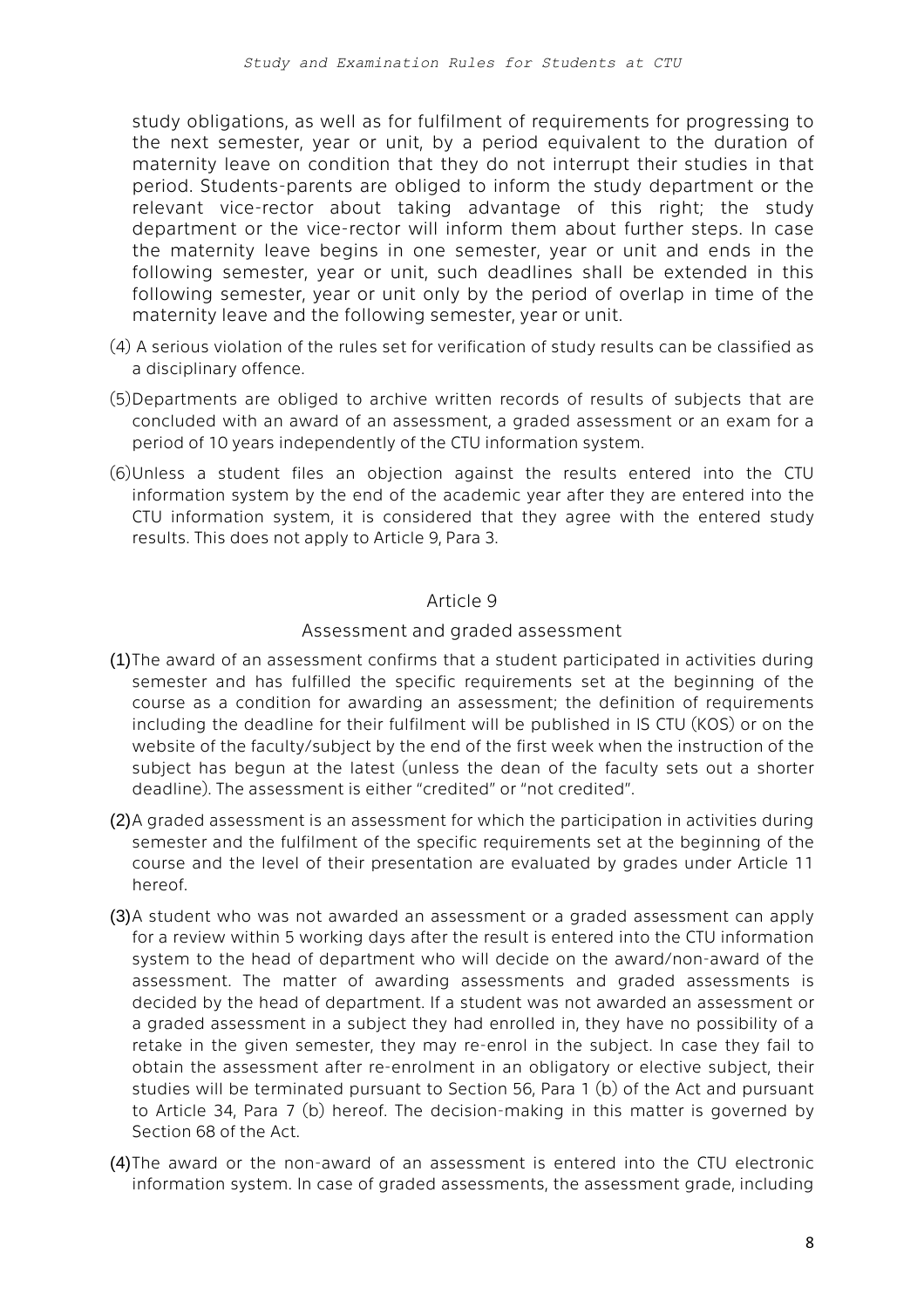grade F, is entered into the CTU electronic information system. Entries into the CTU electronic information system are made by the teacher or by a person authorized by the head of department without unnecessary delay. The teacher or a person authorized by the head of department will put the information about the final award/non-award of an assessment or the assessment grade in IS CTU (KOS) within 5 working days after the deadline for their fulfilment at the latest in the manner described in Para 1 (unless the dean of the faculty sets out a shorter deadline); in justified cases the dean can grant an exception.

### Article 10

#### Examinations

- (1)Examinations verify students' knowledge of the subject matter specified in the documentation of the given subject and presented during classes at a level corresponding to the completed section of the study, as well as the ability to apply the acquired knowledge in a creative way. The level of the acquisition of the subject matter is evaluated by the teacher by a grade under Article 11 hereof.
- (2)Examinations can be in the form of a written examination, an oral examination, or a written and oral examination (combined).
- (3)The head of department is responsible for the overall organization of examination and publication of rules. The dates, places where examinations take place and the manner in which to register for an examination must be published by teachers at departments in IS CTU (KOS) at least 7 calendar days before the date of the examination (unless the dean of the faculty sets out a longer deadline). Upon a student's request also an extraordinary examination date can be published, in which case the 7-day deadline can be shortened.
- (4)Students who received an F grade in the examination can retake the examination. If a student receives an F grade also in the first retake, they may take a second retake, provided that the number of second retakes in all subjects the student has enrolled in during their studies does not exceed double the standard number of years of study. No further retakes are granted.
- (5)In case the student does not complete the subject in the manner prescribed in Article 6, Para 2 hereof after a second enrolment in an obligatory or elective subject, their studies will be terminated pursuant to Section 56, Para 1 (b) of the Act and Article 34, Para 7 (b) hereof. The decision-making in this matter is governed by Section 68 of the Act.
- (6)The teacher or an authorized person will enter the assessment of the examination (including an F grade) in IS CTU (KOS) within 5 working days after the examination has taken place (unless the dean of the faculty sets out a shorter deadline).
- (7)Students have the right to not accept the result of an examination. In this case, they will be awarded an F grade for the examination by the examiner. When students are graded when they resit an examination, the previous failed attempts are not taken into account.
- (8)The organization of the examinations and the justification of an excuse from an examination will be decided by the teacher, in accordance with orders given by the head of department. If a student registered for an examination does not properly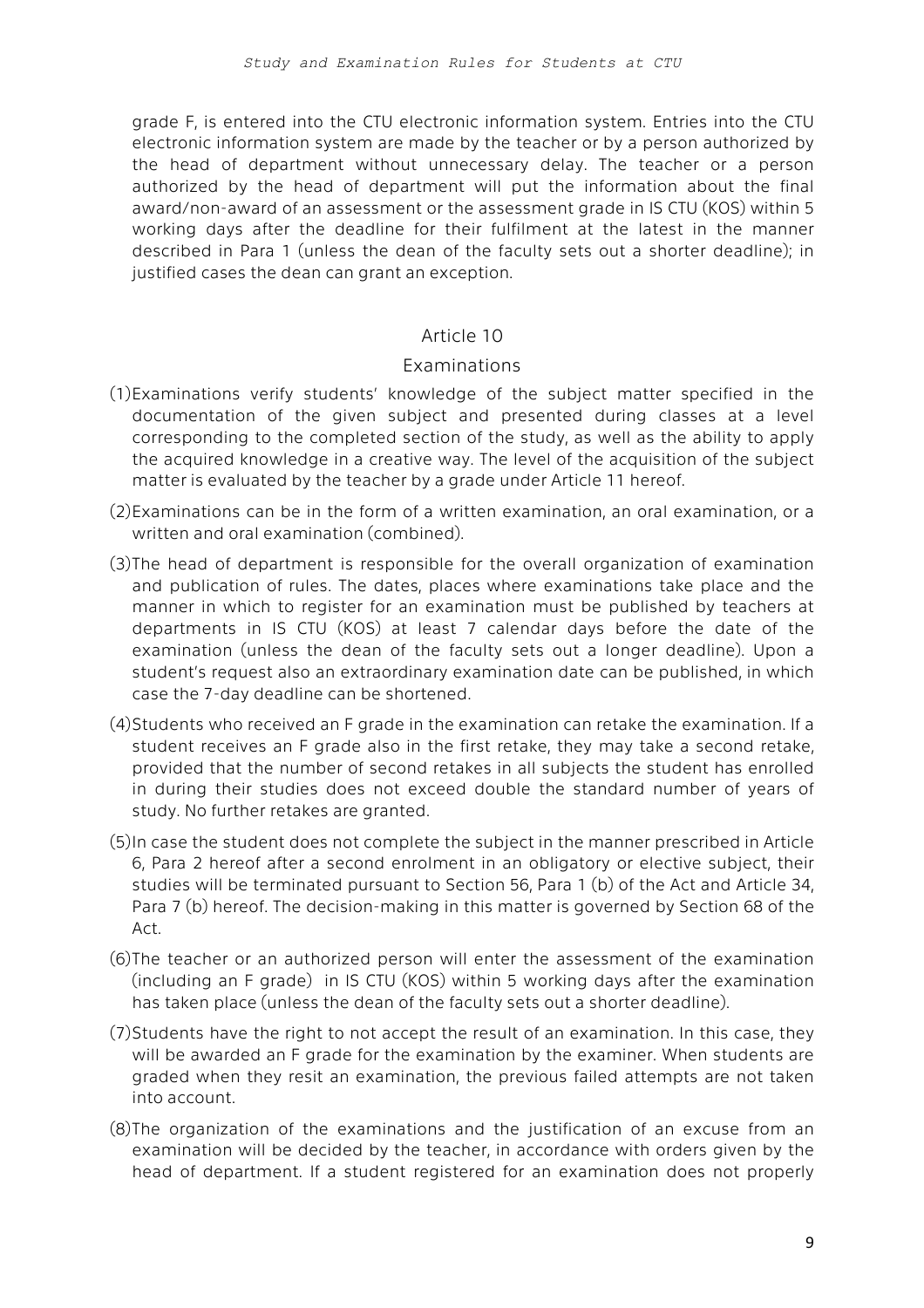apologise for their absence in advance or unregister in time, they will receive an F grade. A belated apology can be accepted only on the grounds of serious reasons, unless a student apologises within 5 working days after the date of the examination or after the obstacle that prevented them to apologise ceases to exist. The examiner will decide on the seriousness of the apology.

- (9)Upon a request of the student or the examiner, retakes can be held in front of a three-member committee appointed by the dean based on a proposal of the head of department. In case the resit is in the form of an oral examination, an audiovisual recording is taken that will be archived for 60 days. In the case of written tests, the evaluation will be decided by the committee. If the examiner is also the head of department, the committee will be nominated and appointed by the dean.
- (10) Students have a right to inspect the corrections of the written examination, but no later than 5 working days after the grade has been put in IS CTU (KOS).

# Article 11

# Grades

(1) The use of the grades on the scale given in the following table is required for evaluation of studies.

| Grade                                 | A          | B                | $\mathsf{C}$   | D            | E            | F            |
|---------------------------------------|------------|------------------|----------------|--------------|--------------|--------------|
| Assessment<br>by<br>percentage<br>[%] | $<100-90>$ | $< 90 -$<br>80 > | $-80-$<br>70>  | $<70 - 60$   | $<\,60 - 50$ | $(50-0)$     |
| Numeric<br>grades                     | 1.0        | 1.5              | $\overline{2}$ | 2.5          | 3            | 4            |
| Verbal<br>assessment<br>in Czech      | výborně    | velmi<br>dobře   | dobře          | uspokojivě   | dostatečně   | nedostatečně |
| Verbal<br>assessment<br>in English    | excellent  | very<br>good     | good           | satisfactory | sufficient   | failed       |

(2)

(2) For the purpose of continuity with the scale previously used at CTU, the following conversion table will apply.

| Original<br>scale | Numeric<br>grades |           |           |      |        |
|-------------------|-------------------|-----------|-----------|------|--------|
|                   | Verbal            | excellent | very good | good | failed |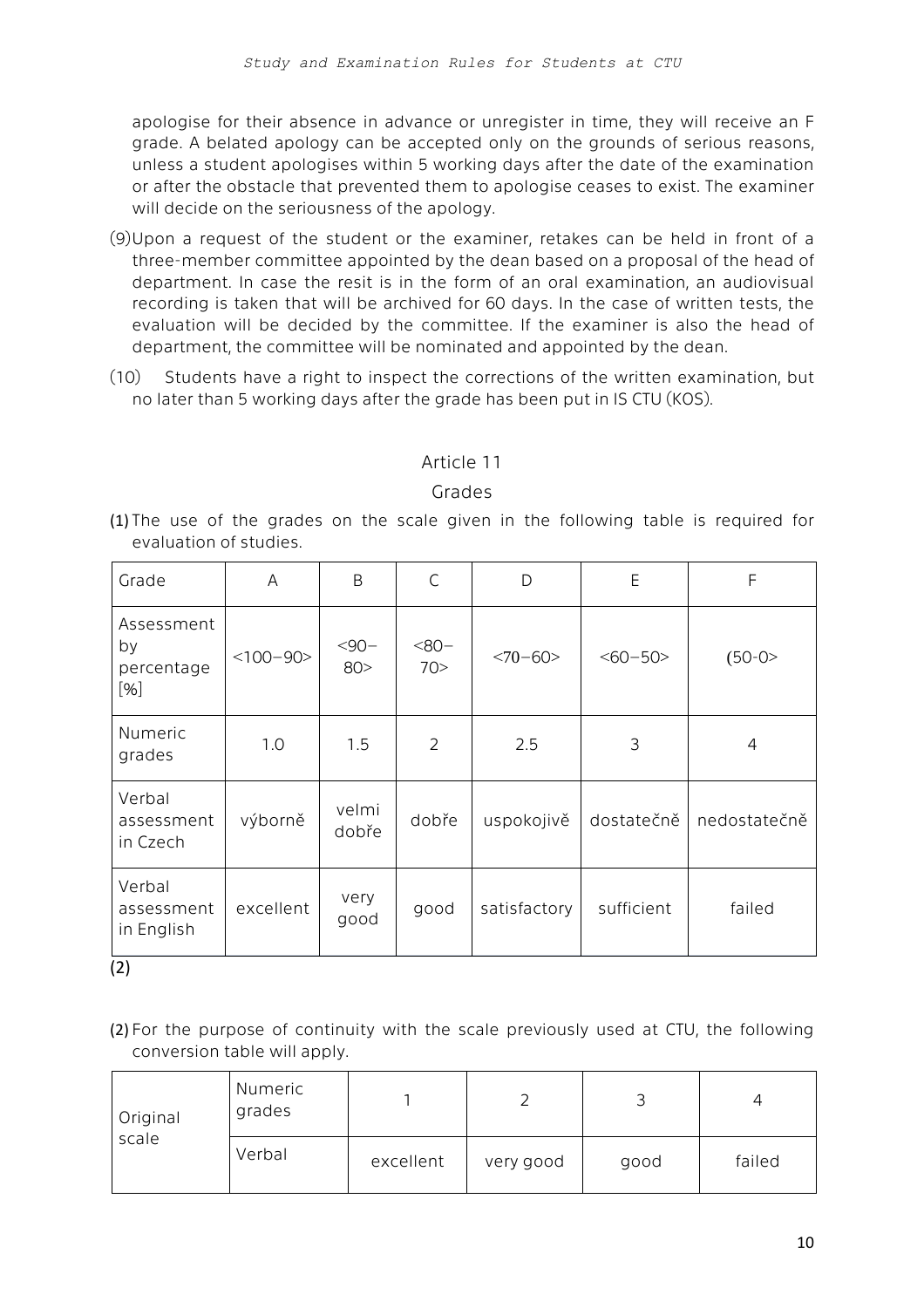|                 | assessment              |            |           |           |        |
|-----------------|-------------------------|------------|-----------|-----------|--------|
|                 | Assessment<br>by points | $<100-85>$ | $<85-70>$ | $<70-50>$ | (50-0> |
| Scale<br>$\sim$ | Numeric<br>grades       |            | 2         | 3         | 4      |
|                 | Grades                  | Α          |           | Ε         |        |

(3)

# Article 12

# Weighted average study results

(1)A student's average grade evaluation in the given section of the studies (a semester, an academic year or an otherwise defined unit of study) is expressed by weighted average study results (VP) defined as follows:

$$
VP = \frac{\sum_{p} Kp \; Zp}{\sum_{p} Kp},
$$

Where

 $Kp$  is the number of credits for subject  $p$ ,

 $Zp$  is the number grade for subject  $p$ ,

- *p* is the set of all subjects completed with an examination or a graded assessment the student has duly completed pursuant to Article 6 hereof in the given section of the studies.
- (2)The average grade evaluation under Para 1 hereof will be rounded to two decimal places.

# Article 13

# The course of the studies

(1)An applicant becomes a student on the day of their enrolment in a study programme. The enrolment is held at the faculty which implements the given study programme, where at least one enrolment date must take place at the faculty at least 8 weeks before the start of the academic year in which the applicant enrols. If the study programme is implemented at multiple faculties, the student enrols only at the faculty where the admission procedure took place. The enrolment is held on dates set by the dean.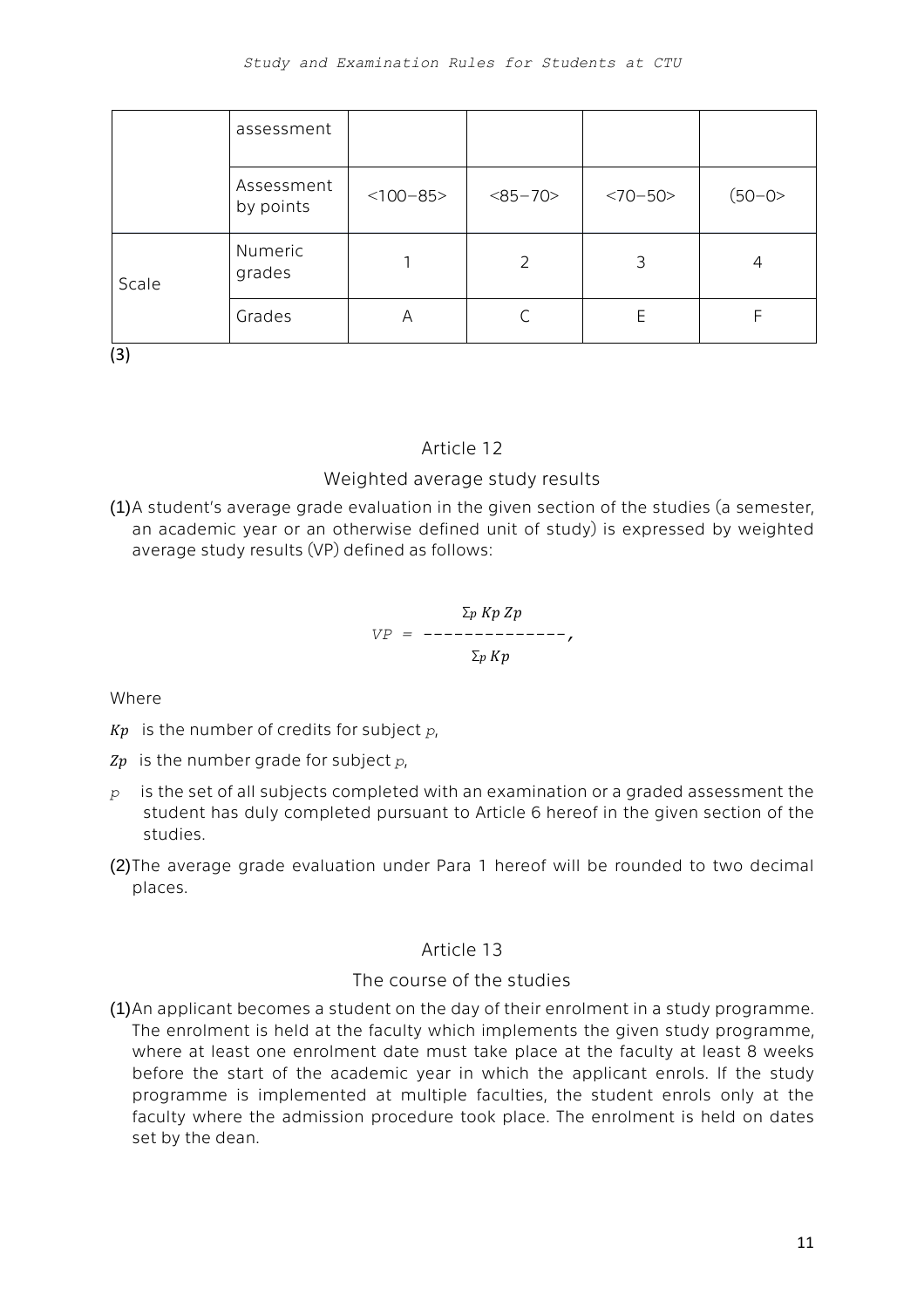- (2)The matriculation is the process of entering students into the Students' Register. The matriculation also includes the taking of the matriculation oath; students have to confirm the oath with their signature. The wording of the matriculation oath is provided in Annex 5 to the CTU Statute. A matriculation ceremony is organized by the faculty.
- (3)Within the study plan of the study programme they have enrolled in and pursuant to these Rules, students have the right to participate in lectures, training courses, seminars, courses, practical training, laboratory work, excursions, consultations and other forms of instruction under Article 7 hereof, and acquire assessments, graded assessments and take examinations.
- (4)If a student fails to attend the enrolment on a specified date to register for the given semester, academic year or unit of study, or does not enrol by the given date and fails to present an apology in writing within five days after the deadline stating the reason for not being able to enrol, it will be considered as a failure to fulfil the requirements of the study programmes and the student's studies will be terminated pursuant to Section 56, Para 1 (b) of the Act and Article 34, Para 7 (b) hereof. The decision-making in this matter is governed by Section 68 of the Act. If the student presents an apology in writing within five days after the deadline and the apology is accepted by the dean, the student will be granted a substitute date of enrolment.
- (5)Studies in a study programme may be interrupted, even repeatedly. Permission to interrupt the studies is granted by the dean on the basis of an application in writing submitted before the start of instruction. The dean will grant the request if the period covered by the application is part of the recognized period of parenthood of a parent-student. The dean may, upon their own motion, interrupt a student's studies for the following reasons:
	- a) If it is necessary in order to avert an imminent harm to the student, provided it did not originate in connection with the previous fulfilment of study requirements. In this case, the studies will not be interrupted provided the student expresses their disagreement in writing within 10 days of receiving the written notice of the possible interruption of studies,
	- b) If a duty arises for the student to pay a fee associated with the studies pursuant to Section 58, Para 3, or 4 of the Act and the student has not paid the fee (in the amount and by the deadlines set by a final decision after any remedies have been applied),
	- c) If they set a substitute date of the state final examination pursuant to Article 17, Para 3 hereof or a date of a retake of the state final examination pursuant to Article 17, Para 4.
- (6)The minimum period of interruption of studies is one semester; in exceptional cases the period of interruption of studies may be shorter. During the interruption, the person does not have a student status. In the course of the instruction period or the examination period, studies may be interrupted only for serious reasons. Also interruption of studies cannot be granted in case when, after resuming the studies after an interruption, the student's studies would be immediately terminated pursuant to Section 56, Para 1 (b) of the Act and Article 34, Para 7 (b). The decision of the dean concerning the interruption of studies is regulated by Section 68 of the Act. The dean's decision in writing is recorded in the CTU electronic information system and is filed in the student's documentation. The decision on the interruption of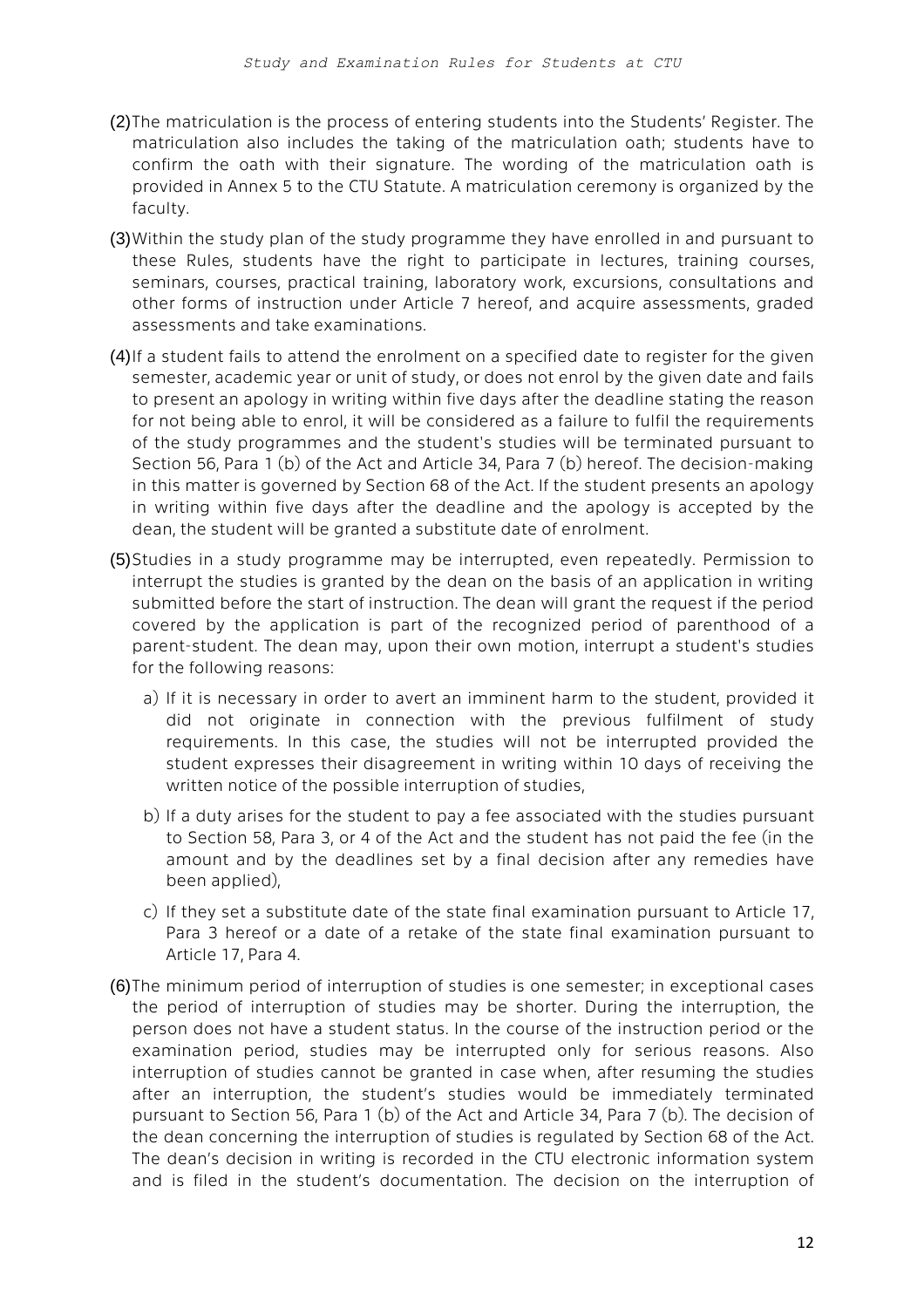studies includes the date of the start of the interruption of studies, the date of the end of the interruption of studies, and the date of re-enrolment in studies.

- (7)With the exception of serious reasons, in particular health or pregnancy, childbirth or parenting, studies may be interrupted only after successful completion of the first academic year; this does not affect the interruption of studies pursuant to Para 5 (a) to (c) hereof.
- (8)Upon the expiration of the period of the interruption of studies, the person whose studies were interrupted has the right to re-register on a date set by the dean. The person whose studies were interrupted becomes a student on the day of their reenrolment. If they fail to enrol by the given deadline and do not submit an excuse in writing within five days of the deadline, it will be considered as a failure to fulfil the requirements of the study programmes and the student's studies will be terminated pursuant to Section 56, Para 1 (b) of the Act and Article 34, Para 7 (b) hereof. The decision-making in this matter is governed by Section 68 of the Act. The dean can pardon the failure to meet the deadline in justified cases. If the reasons for interrupting the studies are no longer in effect, and in the cases of persons within the recognized period of parenthood, the dean may, on the basis of a request in writing submitted by the person whose studies have been interrupted, terminate the interruption of studies before the expiration of the period of interruption and set a date for re-registration.
- (9)On the basis of a student's request in writing, the dean may allow one or more academic years to be completed under an individual study plan, setting the course and the conditions of completing the academic year. Other provisions of these Rules, including the standard period of study, the maximum duration of study and termination of studies are not affected; with the exception of studies under an individual study plan during the recognized period of parenthood in case of students-parents by which period the maximum period of study is extended. A failure to comply with the obligations set out in the individual study plan is a reason for terminating the studies pursuant to Section 56, Para 1 (b) of the Act and Article 34, Para 7 (b). The decision-making in this matter is governed by Section 68 of the Act.
- (10) A student who has been accepted to study in the same study programme or in a similar study programme which they have studied in the past at another university may, on the basis of a request submitted to the dean, have a section of the studies (semester, academic year or unit) or individual subjects acknowledged (recognized), provided not more than five years have elapsed since their completion. The recognition may be conditioned on passing bridging examinations.
- (11) A student who is being sent by CTU to study at a foreign university will have the subjects and credits earned at the foreign university recognized provided they correspond with the content of their study programme. The decision about the recognition is taken by the dean.

# Article 14

Monitoring of studies and conditions for continuation of studies

(1)Monitoring of studies is carried out in specified sections of time set by the study plan of the study programme – a semester, an academic year, a unit of study.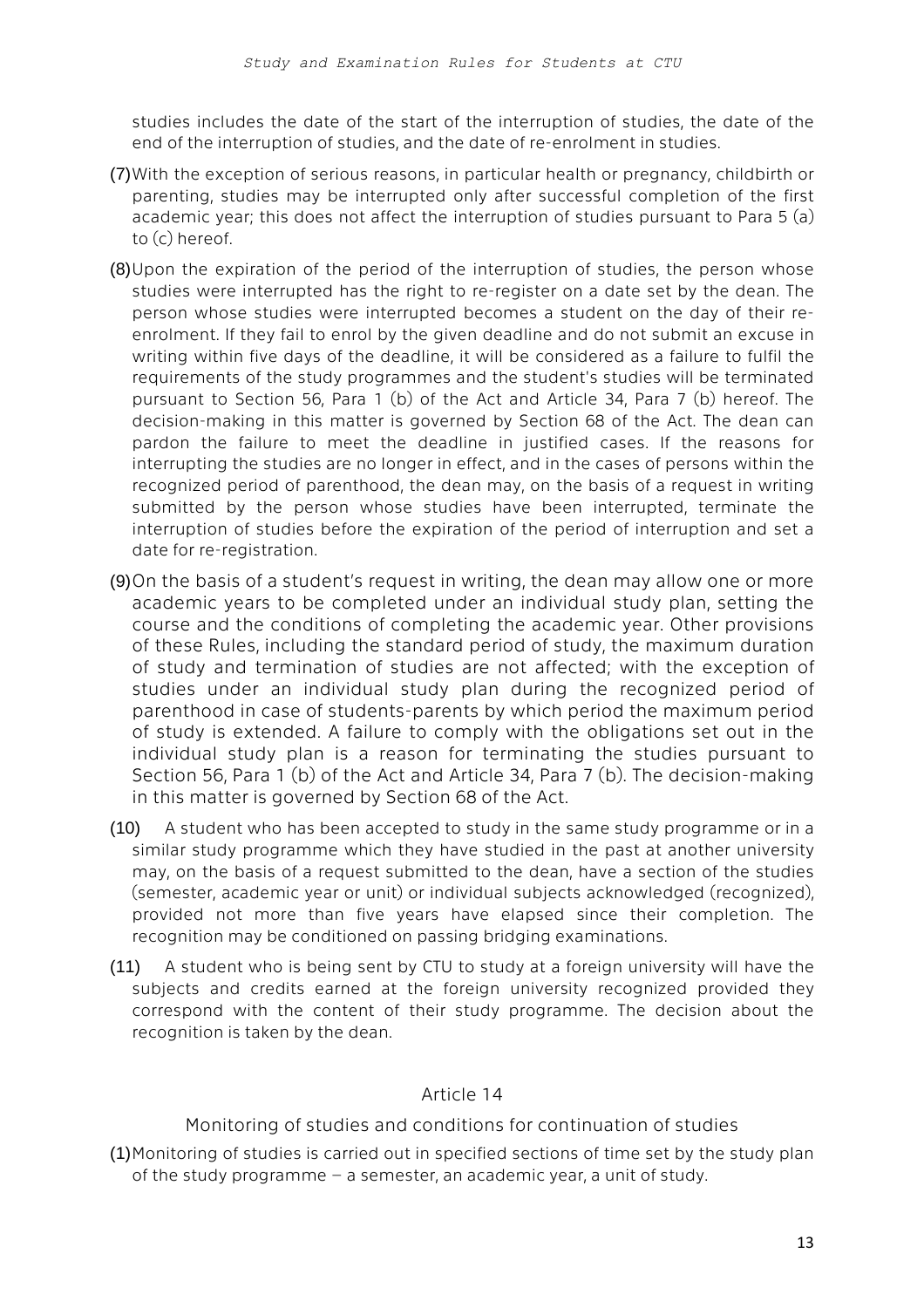- (2)Ways of monitoring of studies are set in the documentation of the study programme, including the conditions for their successful completion. If a student fails to meet the conditions of any monitoring of study obligations during their studies, their studies will be terminated pursuant to Section 56, Para 1 (b) of the Act and Article 34, Para 7 (b). The decision-making in this matter is governed by Section 68 of the Act.
- (3)The dates and organization of the enrolment in specific time sections of the studies are set by the dean.
- (4)The minimum amount of credits that must be earned in order to be able to continue the studies

| Period of study                                                                                                                                                                                     | Bachelor<br>study<br>programme | Master study<br>programme |
|-----------------------------------------------------------------------------------------------------------------------------------------------------------------------------------------------------|--------------------------------|---------------------------|
| In the first semester of studies                                                                                                                                                                    | 15                             | 20                        |
| In the first academic year of studies (2 semesters)                                                                                                                                                 | 30                             | 40                        |
| In each subsequent academic year of studies (2)<br>semesters)                                                                                                                                       | 40                             | 40                        |
| In each subsequent academic year of studies (2)<br>semesters), if the person was not a student of the<br>given study programme for part of the academic<br>year (interruption of studies, transfer) | 20                             | 20                        |

The number of credits earned includes only credits for subjects that are included in the study plan of the study programme in which the student is enrolled.

- (5)The dean can set a different number of credits than cited in Para 4 hereof, pursuant to Article 13, Para 9 to 11, or in case in the given academic year the student is short of fewer than 40 credits to achieve the total amount of credits required during the whole course of studies.
- (6)Credits for subjects registered and recognized under Article 13, Para 10 hereof are not considered credits earned in the given semester, academic year or unit of study. They are only included in the total amount of credits obtained by the student.
- (7)The monitoring of the amount of earned credits is carried out for a semester, an academic year or a unit of study in accordance with the study plan of the study programme. A student who fails to earn even the minimum amount of credits under Para 4 to 6 will have their studies terminated for failing to meet the requirements pursuant to Section 56, Para 1 (b) of the Act and Article 34, Para 7 (b). The decisionmaking in this matter is governed by Section 68 of the Act.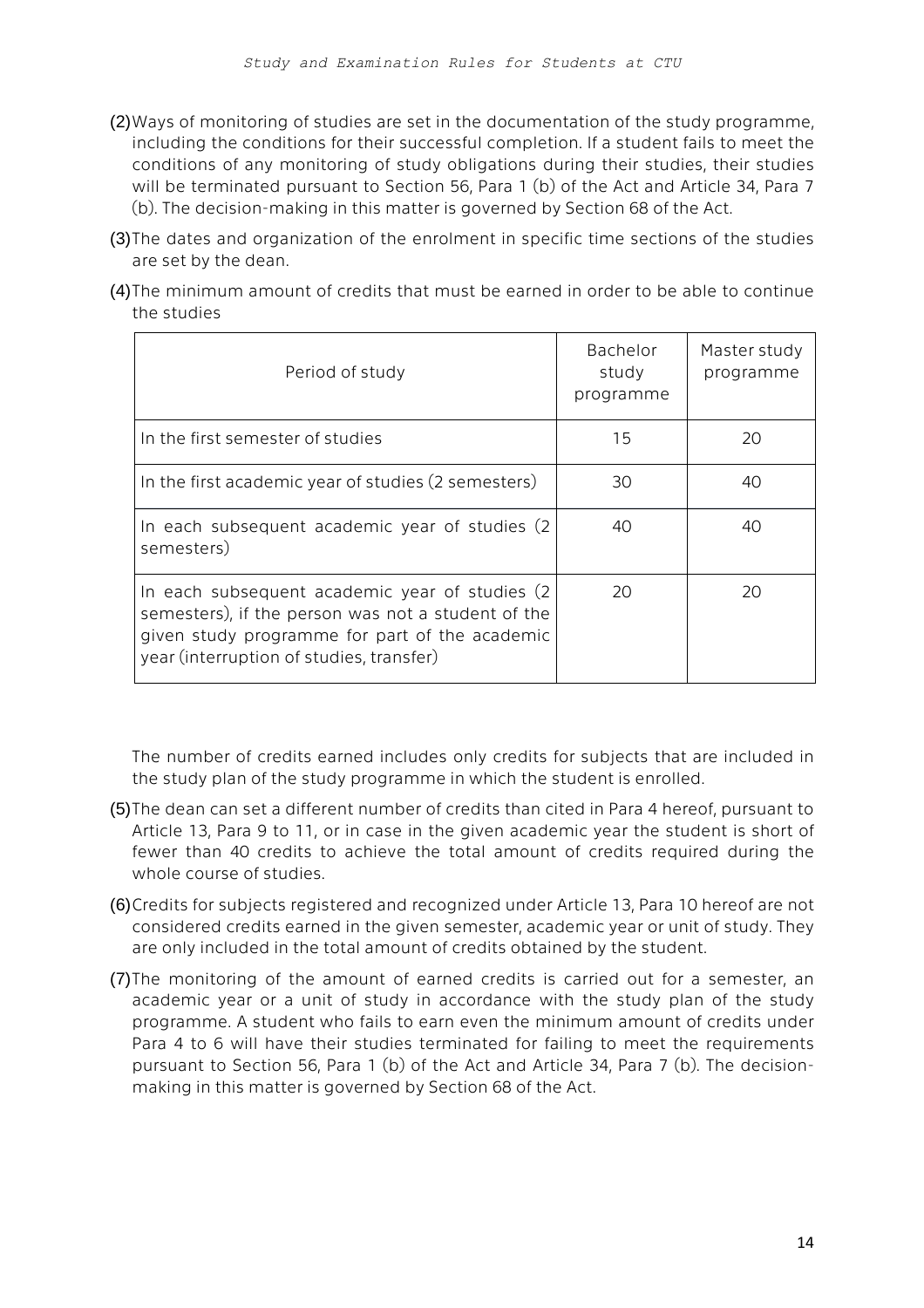### Article 15

### Transfers between CTU study programmes

- (1)After they have fulfilled the conditions for progressing to the following academic year at their original faculty or university institute at CTU, students can apply for admission to studies pursuant to Section 49, Para 3 of the Act to another study programme implemented at CTU; the application must be submitted 30 days before the start of the given semester at the latest.
- (2)The dean decides about the admission to studies, also with respect to including the student in a particular section of the studies according to the recommended study plan of the study in the study programme; the dean may recognize completed sections of studies or individual subjects (pursuant to Article 13, Para 10 hereof) and may set further conditions (a bridging examination, etc.)
- (3)The study period starts at the moment of enrolment in the original study programme, from which the student is transferring. The standard period of study is determined according to the programme that the student enrols in at the receiving faculty or university institute at CTU.
- (4)On the day of the enrolment the student becomes student of the new study programme. The day preceding the day of the enrolment in the new studies is considered the day of the termination of the original studies.
- (5)For the purposes of monitoring of studies, after the enrolment in the receiving faculty the transferring student is considered student in the 1st year of studies. Monitoring of studies at the receiving constituent part of CTU is regulated by Article 14, Para 4 hereof.

# Article 16

#### State final examinations

- (1)Studies in bachelor and master study programmes are completed by state final examinations taken before an examination committee. The course of the examination and the announcement of the results of the state final examination are public.
- (2)The chair, the vice-chair and the members of the examination committee are appointed by the dean from among professors, docents and other specialists approved by the faculty's Scientific Council. The Ministry of Education, Youth and Sports (hereinafter as the "Ministry") may appoint other members of the examination committee from among leading experts in the given field. A report is drawn of the course of the state final examination, which is signed by the chair and all members of the examination committee who were present at the examination. Multiple examination committees may be established for one study programme. The minimum number of members, including the chair, is 5.
- (3)The state final examination consists of several parts, each of which is assessed separately
	- a) The presentation and defence of the bachelor or master thesis,
	- b) Examinations in specialization subjects or general topics,
	- c) Possibly other parts in accordance with Para 5 hereof.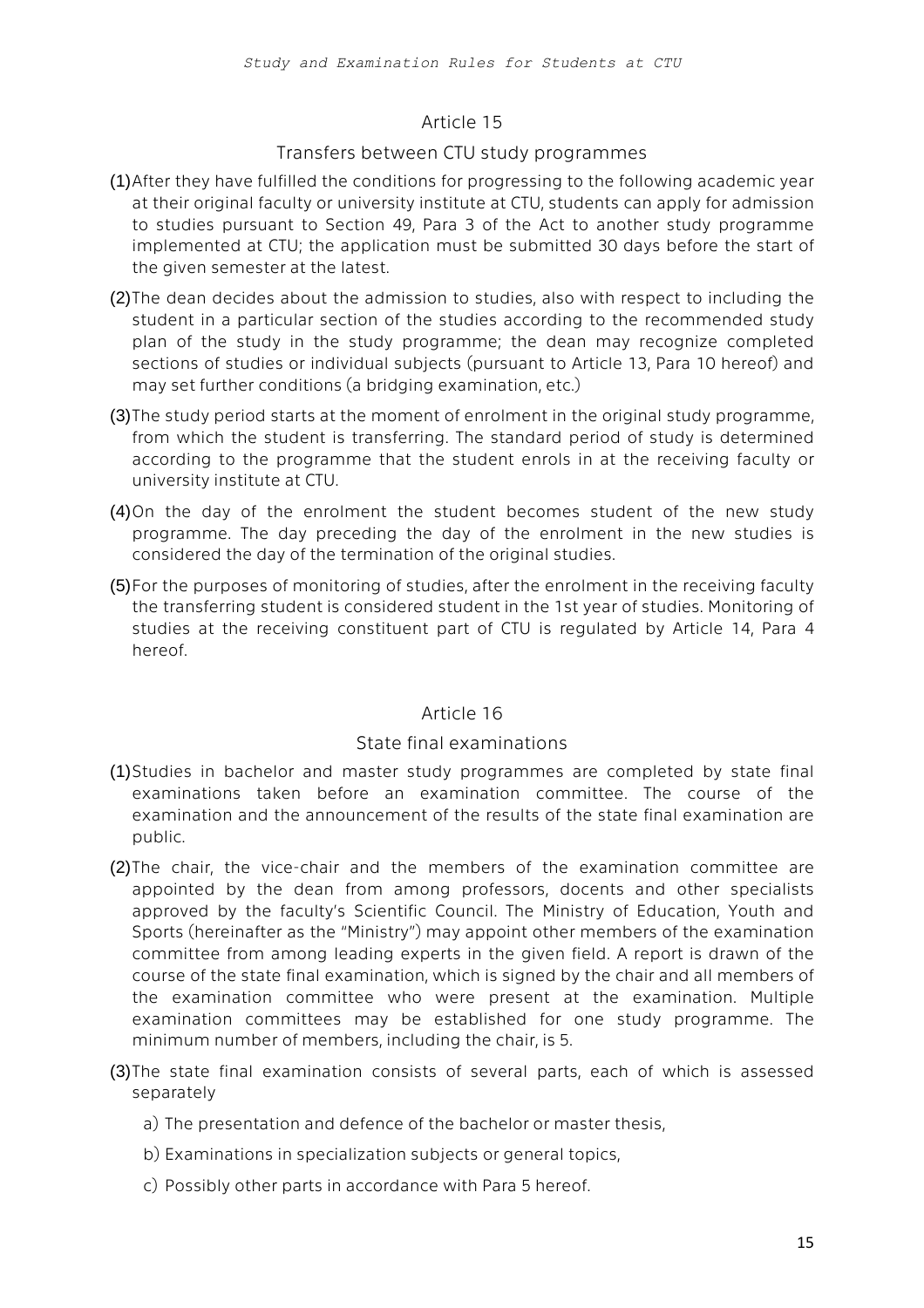The individual parts of the state final examination can take place on different dates. The examination committee evaluates the results of the presentation and defence of the thesis and of the examinations in a closed session.

(4)Bachelor or master theses in study programmes accredited in the Czech language will be drawn in Czech, Slovak or English. In case of programmes accredited in a foreign language, the bachelor and master theses are drawn in the language of instruction or in English. Using a different language than the language mentioned above for programmes accredited in the Czech language or in a foreign language can be done following an approval by the thesis supervisor and the head of department. The presentation and defence of bachelor theses is part of the final state examination in the bachelor study programme and the presentation and defence of master theses is part of the final state examination in the master program. If a student fails to submit their bachelor or master thesis by the set deadline and reasons for this have been presented in the form of a written apology in advance, and they have provided a explanation in writing and the apology has been accepted by the dean, the dean will set an alternative deadline for submitting the bachelor or master thesis. If, however, a student has not provided a suitable apology, or if the apology has not been accepted by the dean, the student may register for their bachelor or master thesis for a second time.

A student who, after they register for their bachelor or master thesis for a second time as a subject in the framework of their study plan, fails to submit their bachelor or master thesis by the given deadline and fails to provided a suitable apology, or the apology is not accepted by the dean, will have their studies terminated pursuant to Section 56, Para 1 (b) of the Act and Article 34, Para 7 (b) hereof. The decision-making in this matter is governed by Section 68 of the Act.

- (5)Parts and individual specialization subjects or general topics within the state final examination are stipulated by the study programme. The duration of individual parts of the state final examination should not exceed 1 hour.
- (6)The conditions for admission to the state final examination or its part are stipulated in the documentation of the study programme.
- (7)The dates of state final exams or their parts are set by the dean.
- (8)If a student fails to show up for the state final examination or its retake on a given date and fails to presents an apology and an explanation in writing within 5 working days after the date or after the obstacle that prevented them to apologise ceases to exist or the apology is not accepted by the dean, they receive an F grade. The dean may, in case of exceptionally serious reasons, pardon the failure to meet the five-day deadline.
- (9)Students are obliged to pass the state final examination or the last part thereof, including any retakes, within 1.5 years after the date they completed all other requirements stipulated in the study programme. A failure to pass the state final examination by this deadline is considered as a failure to fulfil the requirements of the study programme pursuant to Section 56, Para 1 (b) of the Act and Article 34, Para 7 (b) hereof. The decision-making in this matter is governed by Section 68 of the Act. The day of completion of all other requirements stipulated in the study programme is the last day of the examination period of the last semester in which the student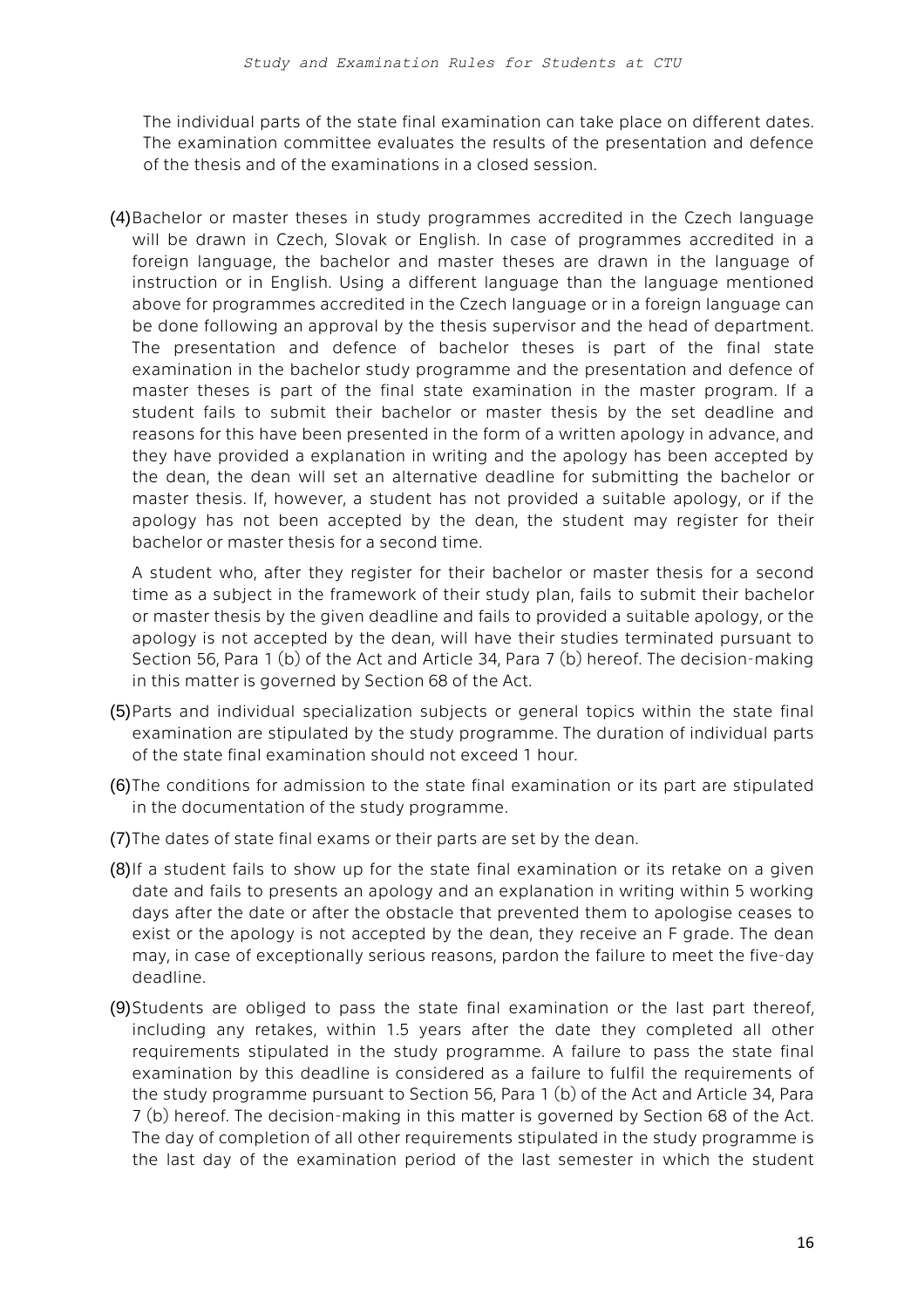enrolled for subjects within the study plan of the study programme, in which they are enrolled.

- (10) Students are obliged to pass the state final examination or the last part thereof within the deadline defined by the maximum period of study set in Article 3, Para 8 hereof. If a student fails to take the state final examination in this manner, their studies will be terminated pursuant to Section 56, Para 1 (b) of the Act and Article 34, Para 7 (b) hereof. The decision-making in this matter is governed by Section 68 of the Act.
- (11) The examination committee has a quorum if an absolute majority of its members are present, including either the chair or the vice-chair. In case of equality of votes, the chair's decision is decisive.
- (12) The session of the examination board is presided over by the chair or vice-chair. The rules of procedure are stipulated by a dean's directive.
- (13) The manner of enrolment for the state final examination and the organization of the state final examinations are stipulated by a dean's directive.

# Article 17

### Assessment of state final examinations

- (1)The individual parts of the state final examination and the state final examination as a whole are assessed on the scale under Article 11, Para 1 hereof. The state final examination or its part can be repeated only once.
- (2)The examination committee will decide about the overall result of the state final examination, taking the assessment of the individual parts of the state final examination, including the presentation and defence of the master or diploma thesis, into consideration. In case any of the parts of the state final examination are evaluated by an F grade, the overall result of the state final examination is also an F.
- (3)The dean will set an alternative date of the state final examination, in case the student failed to show up on the regular date or on the retake of the state final examination, they provided a suitable apology in writing including an explanation within 5 days and the dean accepted the apology.
- (4)The dean will set a date for a student's retake of the state final examination if
	- a) The student failed to show up on the date of the state final examination and they failed to provide an apology in writing including an explanation within 5 days, or the dean did not accept the apology,
	- b) The overall result of the state final examination was an F.
- (5)Only the part or parts of the state final examination are repeated which were evaluated by an F grade. If the presentation and defence of the bachelor or master thesis was evaluated by an F grade, the retake of the state final examination is conditioned on the rewriting of the bachelor or master thesis. The manner and the extent to which the thesis has to be rewritten is decided by the dean on the basis of the opinion of the examination committee.
- (6)If the part of the state final examination which is repeated is evaluated by an F grade, the studies are terminated pursuant to Section 56, Para 1 (b) of the Act and Article 34, Para 7 (b) hereof. The decision-making in this matter is governed by Section 68 of the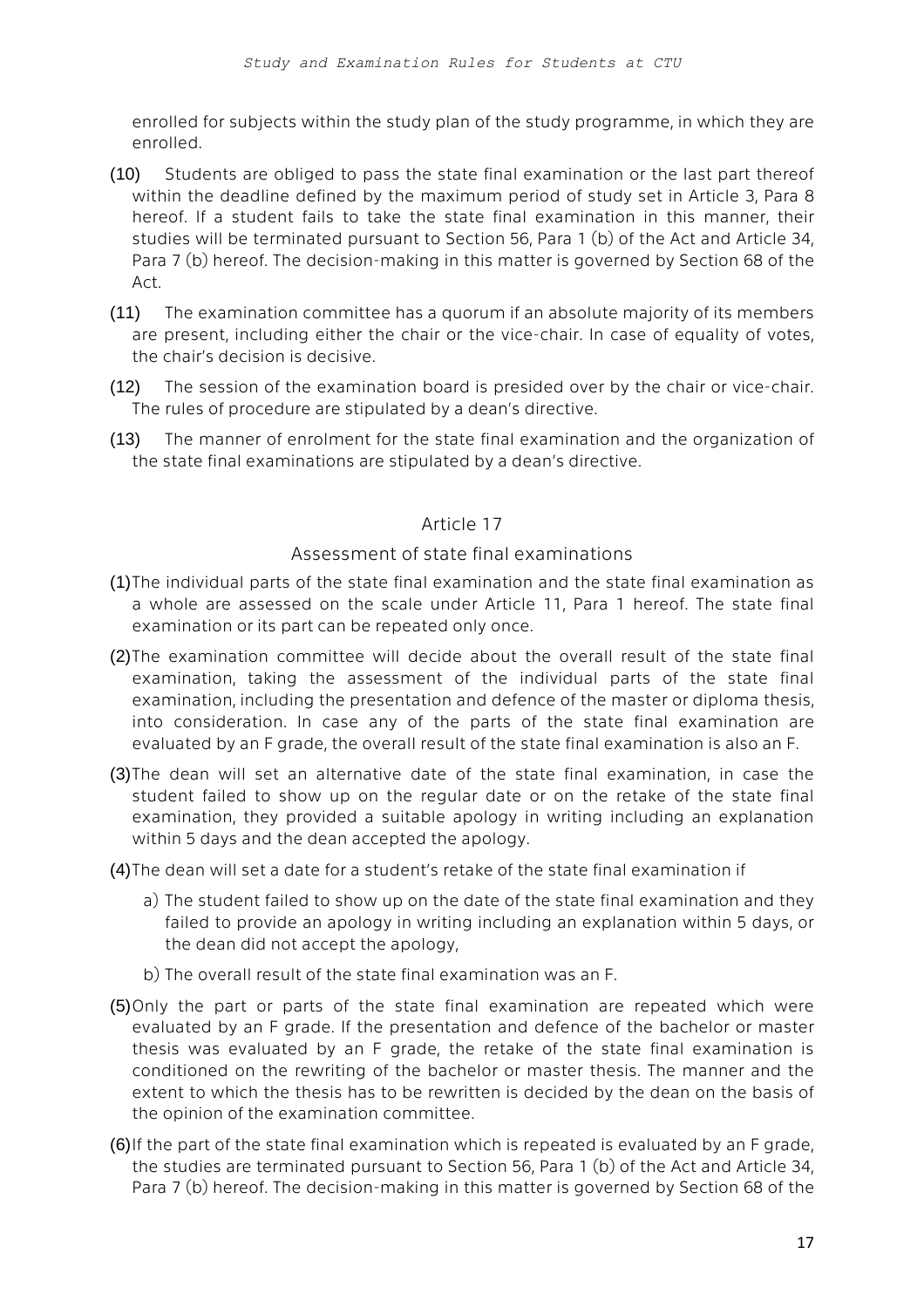Act.

(7)The student must be informed in a verifiable manner about the results of the individual parts of the state final examination stipulated by Article 16, Para 3 (a) to (c) hereof, including the overall result of the state final examination.

# Article 18

### Overall study results

(1)The overall results of the completed studies are evaluated on a scale

- a) Pass with distinction,
- b) Pass.
- (2)The overall results of the completed studies are evaluated as "pass with distinction", provided during their studies the student achieved weighted average study results under Article 12 hereof of a maximum of 1.5 in the bachelor study programme, and 1.30 in the master study programme, and the overall result of the state final examination was an A.
- (3)The overall study results are stated in the university diploma and in the documents proving the successful completion of studies.

### Part IV

### STUDY IN DOCTORAL STUDY PROGRAMMES

# Article 19

# Organization of studies in doctoral study programmes

- (1)Studies in doctoral study programmes are carried out in accordance with individual study plans (hereinafter as "ISP") pursuant to Article 26 hereof and are supervised by a supervisor. In the course of the studies, Specialization Committees serve, in particular, as the assessment expert body and their work is regulated by Section 47, Para 6 of the Act and Article 21 hereof.
- (2)Studies in doctoral study programmes are implemented in forms cited in Article 3, Para 4 hereof. The maximum duration of studies in all forms of study is stipulated in Article 3, Para 8 hereof.
- (3)The training centre is the department (a department, a university institute participating in the provision of doctoral study programmes, a workplace outside CTU) where a specialized part of the study programme takes place.
- (4)The standard period of study in doctoral study programmes is minimum three and maximum four years.
- (5)The period of study in full-time form of doctoral study programme may not exceed the standard period of study. In case of student-parents, the dean may extend this period by a maximum of the recognized period of parenthood on condition that they do not interrupt their studies in that period and that the overall period of study does not exceed the maximum period of study. This does not affect Article 6, Para 1 of the CTU Rules for Granting Scholarships. The study in part-time or combined form of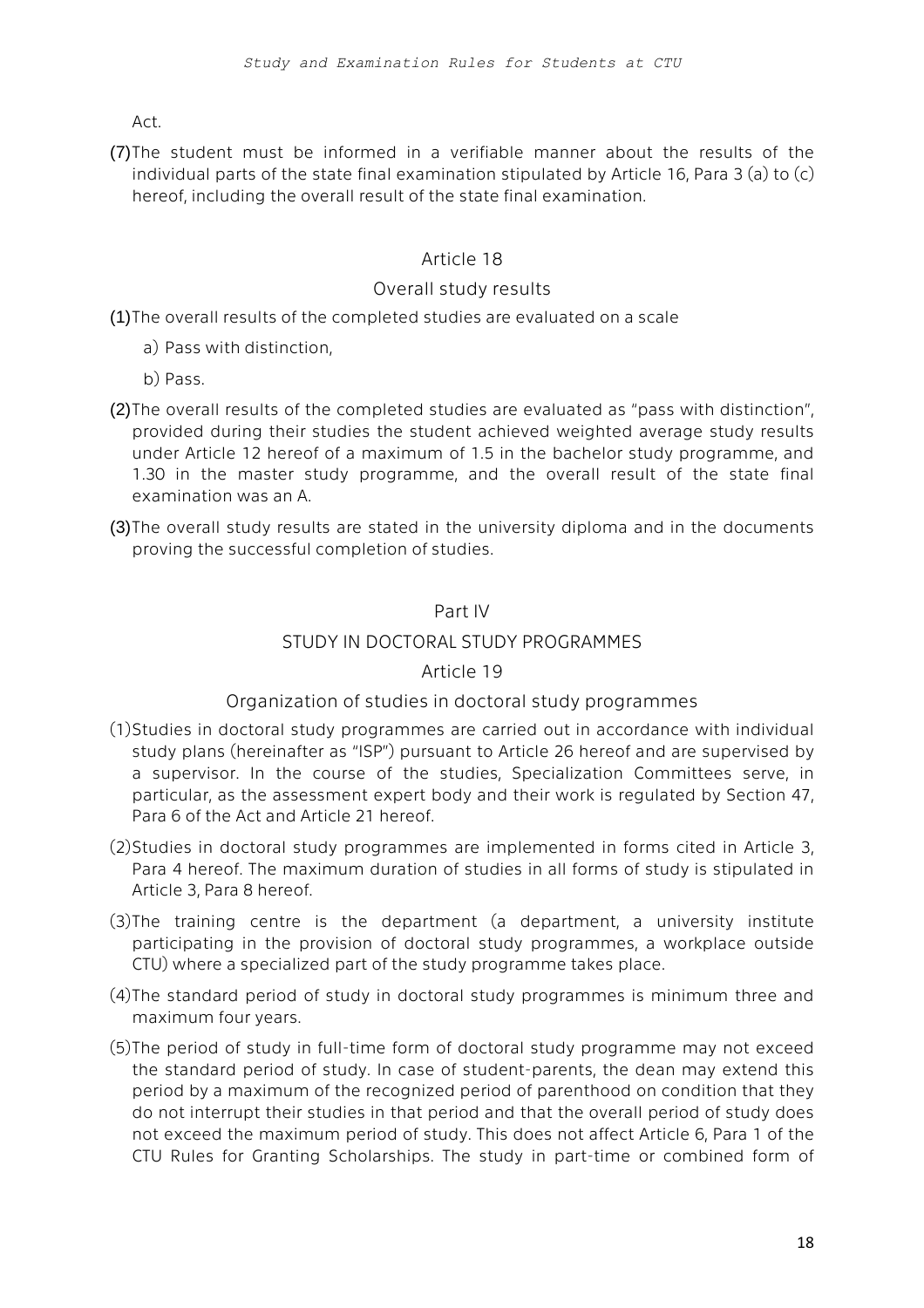study in doctoral study programmes can be extended by up to the maximum period of study.

- (6)The study in doctoral study programmes can be completed in a shorter than standard period of time based on the valid ISP and in accordance with Article 26 hereof.
- (7)The dissertation thesis must be submitted within 6 years after the enrolment in studies at the latest. Students who have failed to submit their dissertation thesis by this deadline and have failed to submit a suitable apology, or if the apology has not been accepted by the dean, will have their studies terminated pursuant to Section 56, Para 1 (b) of the Act and Article 34, Para 7 (b) hereof. The decision-making in this matter is governed by Section 68 of the Act. The studies must be completed within 8 years after the enrolment in studies in accordance with Article 3, Para 7 and 8. In exceptional cases, the dean may extend the maximum period of study, on the grounds of an extended procedure for presenting and defending the dissertation thesis.
- (8)The periods under Para 7 hereof are interrupted for the period of the interruption of studies during the recognized period of parenthood.

# Article 20

# Amendments to regulation for study programmes

- (1)Faculties can have in their statute an internal regulation with limited scope called "Rules of Doctoral Studies".
- (2)The Rules of Doctoral Studies must not be in contradiction with these Rules and they may stipulate further details concerning doctoral study programmes, in particular the system of credits and rules of the course of studies, the dates of monitoring of studies and the number of obligatory subjects differently than is stipulated in Article 27.
- (3)A failure to comply with the obligations stipulated by the Rules of Doctoral Studies is considered a failure to fulfil the study requirements of the study programme under these Rules and the student's studies will be terminated pursuant to Section 56, Para 1 (b) of the Act and Article 34, Para 7 (b) hereof. The decision-making in this matter is governed by Section 68 of the Act.

# Article 21

# Specialization committees

- (1)Specialization committees for studies in doctoral study programmes (hereinafter as "ORP") are primary expert, controlling and evaluation bodies of the studies (Section 47, Para 6 of the Act). They report directly to the respective Scientific Council.
- (2)If the studies in a doctoral programme are divided into fields of study, Specialization Committees can be set up for these fields of study (hereinafter as "ORO") that provide expert assessment activities in the framework of these fields of study. Activities undertaken by ORO and ORP are defined in Para 6 to 9 hereof.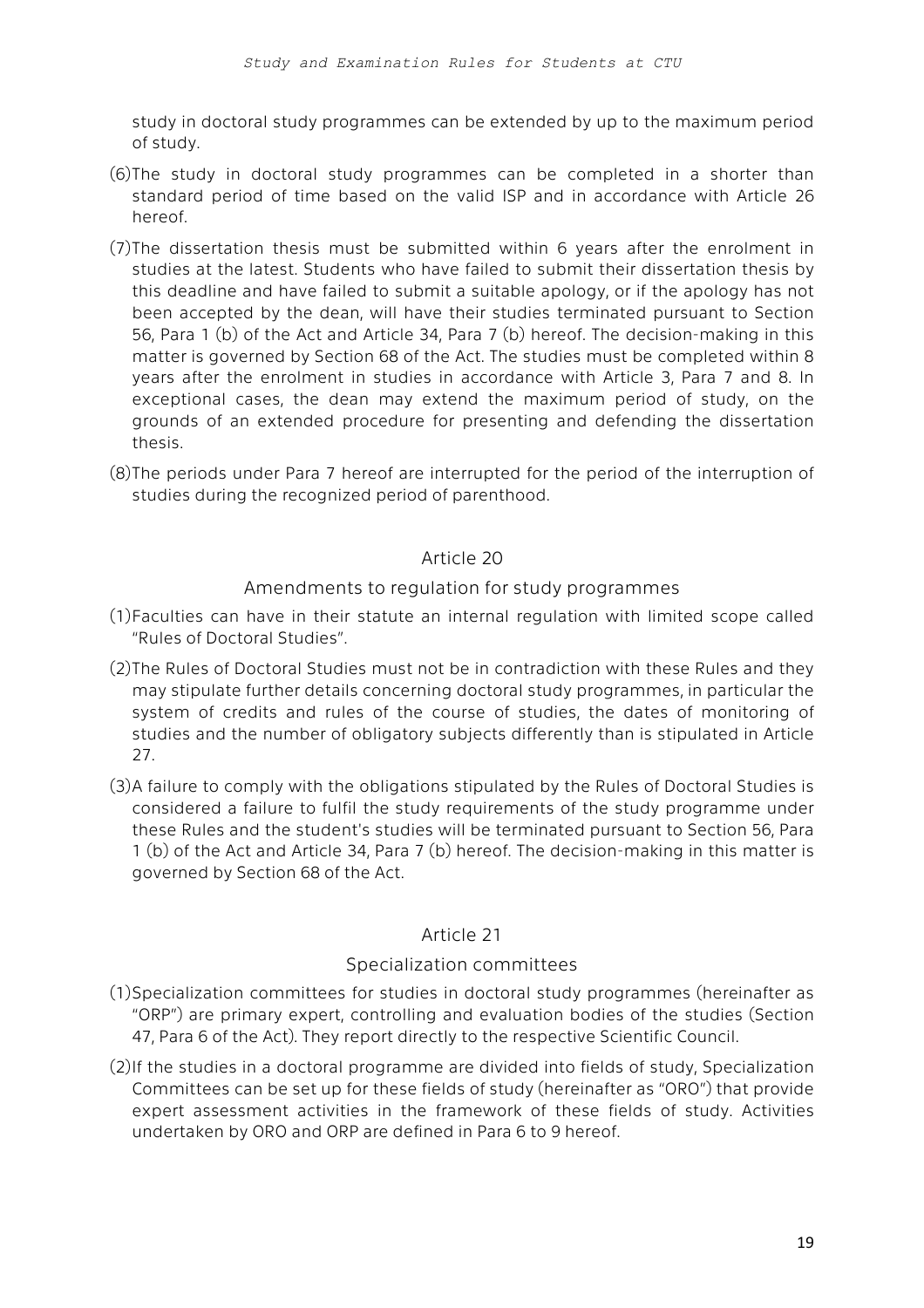- (3)ORP has at least five members, of which at least two are not employees of CTU; ORO chairs are in their capacity also automatically members of ORP. Each ORO has at least five members, of which at least two members are not employees of CTU.
- (4)Professors, docents and other distinguished professionals can become members of ORP and ORO. Members of ORP and ORO of doctoral study programmes implemented at one faculty are appointed and dismissed by the dean, following an approval by the faculty's Scientific Council based on a proposal of the training centre or the dean. Members of ORP and ORO of doctoral study programmes implemented at multiple faculties or doctoral study programmes implemented outside faculties are appointed and dismissed by the Rector, following an approval by the CTU Scientific Council based on a proposal of faculty Scientific Councils or CTU institutes or based on a proposal of workplaces outside CTU.
- (5)ORP chair is a guarantor of the programme. ORO chair is the guarantor of the respective field of study. Guarantors of programmes and fields of study are appointed and dismissed by the dean.
- (6)ORP primarily
	- a) Monitors and assesses ongoing studies in doctoral study programmes; it submits the results of the monitoring to the relevant Scientific Council at least once a year,
	- b) Takes care of updating and development of the doctoral study programme,
	- c) Initiates proposals to adjust and create new doctoral study programmes,
	- d) Fulfils functions of ORO pursuant to Article 7 hereof in case no ORO is set up.
- (7)ORO primarily
	- a) Prior to accepting an applicant it approves the proposals of heads of training centres for general subjects or topics of dissertation theses and supervisors for these topics; after an applicant is accepted, it approves supervisor-specialists upon a proposal of the supervisor pursuant to Article 24, Para 1 hereof,
	- b) Approves ISP and the amendments thereof pursuant to Article 26, Para 1 and Para 5 hereof,
	- c) Approves the proposal for the composition of examination committees, discusses the composition of committees for state doctoral examinations pursuant to Article 29, Para 2 hereof and committees for the presentation and defence of dissertation theses pursuant to Article 30, Para 3 hereof,
	- d) Approves reviewers of dissertation theses pursuant to Article 30, Para 4 hereof,
	- e) Monitors and assesses ongoing studies in the given doctoral study programme; it submits the results of the monitoring to ORP at least once a year pursuant to Para 9 hereof.
- (8)Specialization committees can carry out approvals pursuant to Para 7 (a) to (d) hereof based on a proposal of the chair electronically.
- (9)Sessions of ORP or ORO are held when necessary, but at least once a year; the sessions are presided over by the chair. At ORP sessions, the ORO chairs submit overviews of the activities undertaken by fields of study in the form of a report in writing. A report is drawn of sessions and all resolutions of ORP and it is submitted to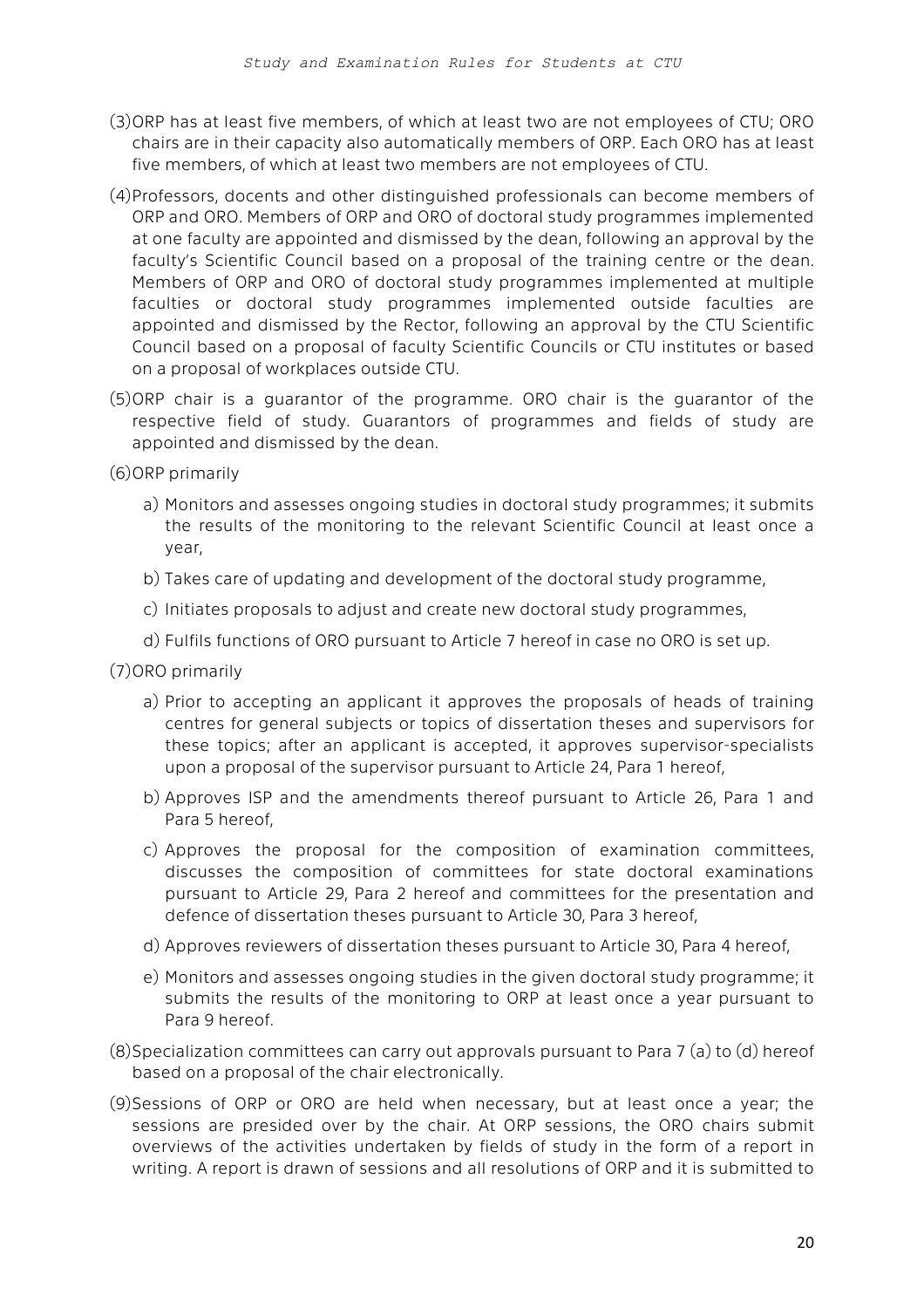the dean or to the Rector and to the heads of the training centres. ORP can decide at a distance, in particular by means of electronic voting.

- (10) If no ORP is set up, its functions are fulfilled by the relevant Scientific Council pursuant to Para 6.
- (11) If ORO fails to take action in any of the matters under Para 7 for a period of time longer than 60 days, the dean may refer the matter to ORP, which may make a decision in the matter. The dean will notify the relevant Scientific Council about it at its next session.
- (12) If ORP fails to take action in any of the matters under Para 7 for a period of time longer than 60 days, the dean may refer the matter to the relevant Scientific Council for decision.

### Article 22

### Students of doctoral study programmes

- (1)An applicant becomes a student in a doctoral study programme (hereinafter as a "doctoral student") on the date of enrolment in a doctoral study programme. The enrolment is held at the faculty at which the study programme is implemented. The enrolment is held on a date set by the dean. A doctoral student is a member of the academic community at the faculty and of the CTU academic community and the rights and obligations of the respective form of study arising from the law and from CTU internal regulations apply to them. Their fundamental study obligation is to fulfil the ISP under the supervisor's leadership.
- (2)Doctoral students are entitled to 6 weeks of vacations in a calendar year.
- (3)Doctoral students can interrupt their studies after submitting a doctoral student's request in writing to the dean pursuant to Article 26, Para 6 (c); the request will state the reasons for and the duration of the interruption. The interruption cannot be granted if the student's studies will have to terminated pursuant to Section 56, Para 1 (b) of the Act and Article 34, Para 7 (b) hereof immediately after resuming their studies. The dean may, upon their own motion, interrupt a student's studies if it is necessary in order to avert an imminent harm to the student, provided it did not originate in connection with the previous fulfilment of study requirements. In this case, the studies will not be interrupted provided the student expresses their disagreement in writing within 10 days of receiving the written notice of the possible interruption of the studies. The dean's decision to interrupt the studies must be made in writing in accordance with Section 68 of the Act and the student may appeal against the decision. The dean will always grant the request to interrupt the studies if the relevant period affected by the request is part of a recognized period of parenthood.
- (4)The doctoral student is obliged to show up once a year for enrolment in the next study unit on a defined date. The enrolment is conditioned on the submission of a report of activities and its approval by the supervisor, the head of the training centre and the chair of ORO. If the student fails to show up on the defined date and does not submit an apology in writing within five days of the date, it will be considered as a failure to fulfil the study requirements of the study programme under these Rules and the student's studies will be terminated pursuant to Section 56, Para 1 (b) of the Act and Article 34, Para 7 (b) hereof. The decision-making in this matter is governed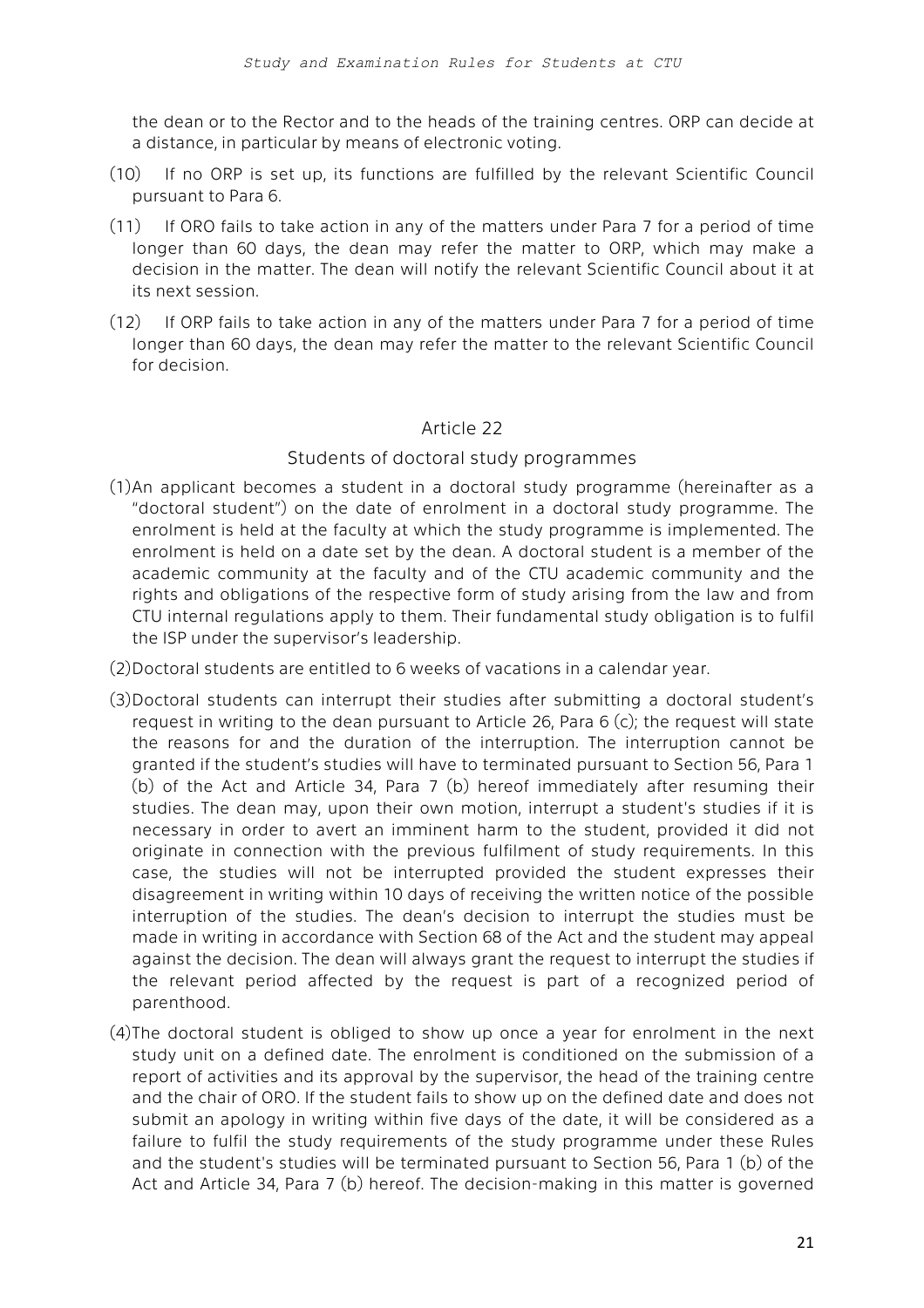by Section 68 of the Act. If the doctoral student submits an apology in writing within five days of the date of enrolment and the apology is accepted by the dean, the dean will set an alternative date of enrolment for the student.

### Article 23

#### Supervisor

- (1)The supervisor is the guarantor of the specialization programme of the doctoral student and their dissertation thesis. The doctoral student consults with their supervisor in particular the matters related to their studies. The supervisor has the right to attend all sessions linked to the doctoral student's studies, including any hearings of the Disciplinary Commission. The supervisor comments on all matters of the doctoral student and is informed without any unnecessary delays about the decisions taken.
- (2)Professors, docents and Doctors of Science (Dr.Sc.) can become supervisors. Other distinguished professionals can become supervisors following an approval by the relevant Scientific Council based on a proposal by the dean or Rector.
- (3)The supervisor, through the head of the training centre, proposes a general subject or topic for the dissertation thesis. Following an approval by ORO and the dean pursuant to Article 21, Para 7 (a), the topic is published for the admission procedure. The supervisor participates in the admission procedure of applicants accepted for the topic of the dissertation thesis they have proposed. During the admission examination, the supervisor has the right of veto on the decisions to admit applicants to study the topic they have proposed.
- (4)Following an approval of the supervisor, the head of the training centre submits a proposal to appoint them supervisor of the given doctoral student. The dean appoints the supervisor of the given topic of the dissertation thesis and the accepted doctoral student.
- (5)In case it is proven that the supervisor does not fulfil their duties, they can be dismissed. The dismissal is carried out by the dean based on a proposal of the chair of the Specialization Committee and following an agreement with the head of the training centre.
- (6)The supervisor participates in discussions, state doctoral examinations (hereinafter as "SDZ") and the presentation and defence of the dissertation theses of their doctoral students, including the closed sessions. They cannot be members of the SDZ committee and the committee for the presentation and defence of the dissertation thesis which take decisions on their doctoral student.
- (7)During the course of the studies, the supervisor is the co-author of the results of the doctoral student's activities, in proportion to their creative participation therein.
- (8)At any given time, the supervisor can supervise no more than 5 doctoral students. The dean may authorize an increase in this number for individual supervisors upon a proposal of the Specialization Committee, in particular based on the results of their doctoral students' studies.
- (9)The supervisor carries out continuous monitoring of the doctoral student's fulfilment of ISP. They regularly, at least once a year, present an assessment of the fulfilment of ISP in writing to the head of the training centre and the chair of ORO.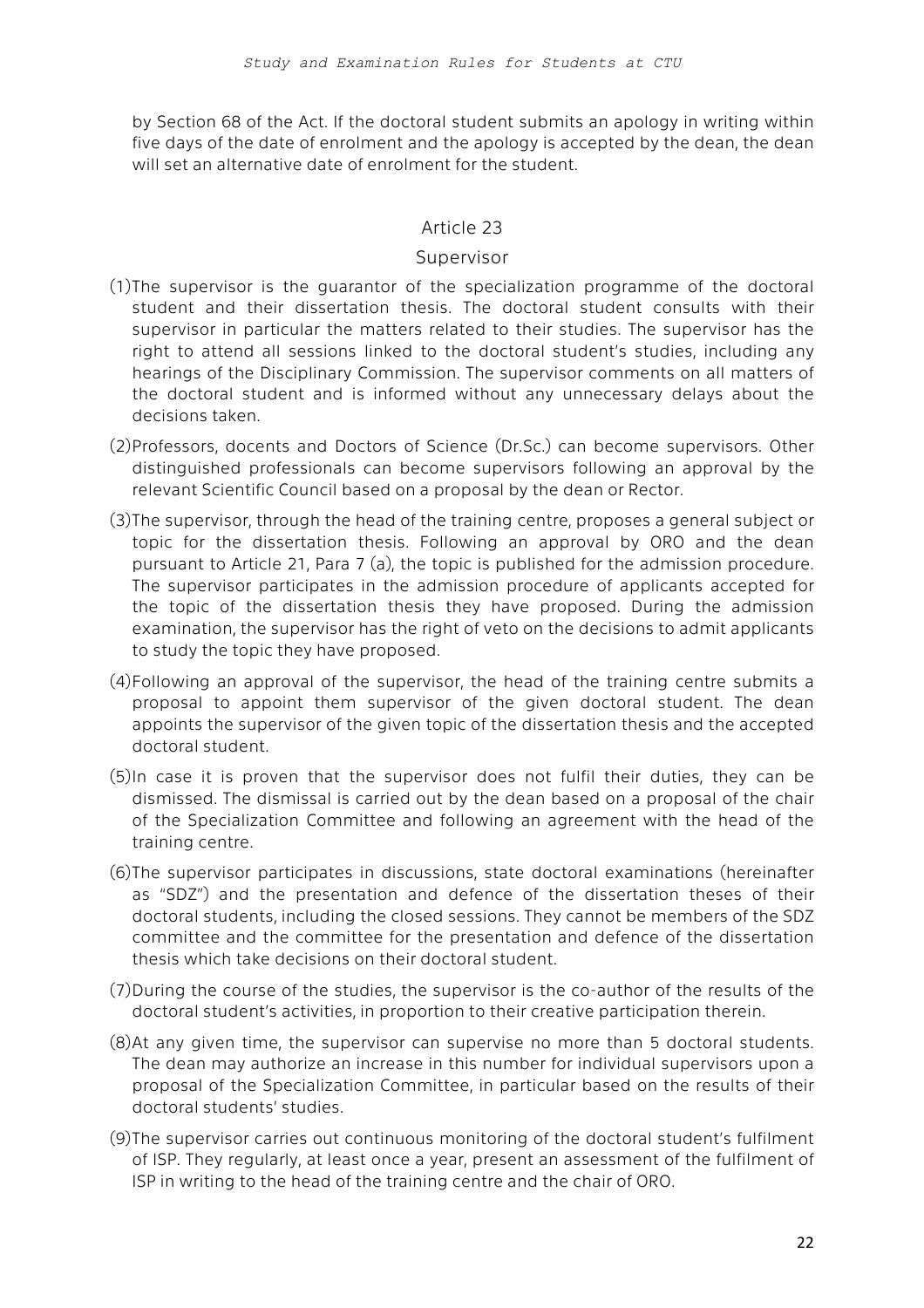(10) Supervisors supervise dissertation theses exclusively on topics in which they are experts. Applicants or students cannot require appointment of supervisors for different topics.

# Article 24

### Supervisor-specialist, study guarantor

- (1)In case the topic of the dissertation thesis requires specific leadership of professional consultations that the supervisor is not able to provide, a supervisor-specialist is appointed who is responsible for part of the professional education of the doctoral student together with the supervisor. Supervisor-specialists are typically leading experts and are nominated by the supervisor. Supervisor-specialists are appointed by the dean following an approval of ORO.
- (2)If the supervisor is not an employee of CTU (they work at the Czech Academy of Sciences, for example) and the doctoral student carries out their creative work at the supervisor's workplace, the dean may appoint a study guarantor upon a proposal by the head of department at CTU, where the doctoral student is registered. The guarantor is responsible for coordination with CTU and participates in guiding of the doctoral student, primarily in the course of a study unit.

# Article 25

Organization and technical support of studies in doctoral study programmes

- (1)The administration of the studies in doctoral study programmes and doctoral students agenda is ensured by Departments of Science and Research at individual faculties (hereinafter as the "S&R Department").
- (2)Lectures in specialization subjects within individual study units are usually led by professors and docents. In justifiable cases the dean may authorize another academic worker or a distinguished professional to lead a lecture based on a proposal by the head of the training centre.

# Article 26

# Individual study plans and changes thereof

- (1)ISP is a basic document of the individual professional education of doctoral students in doctoral study programmes. It is drawn by the doctoral student upon agreement with their supervisor. ISP is submitted for approval to the chair of ORO within one month after the beginning of studies at the latest. Following its approval by ORO, ISP becomes a binding document.
- (2)ISP defines the content and duration of a study unit pursuant to Article 27 hereof and the independent scientific research activity of the doctoral student linked to the compilation of their dissertation thesis pursuant to Article 28 hereof. The content of ISP is set in a binding official form.
- (3)The title of the dissertation thesis and its content are set pursuant to Article 28, Para 3 hereof and are entered into ISP.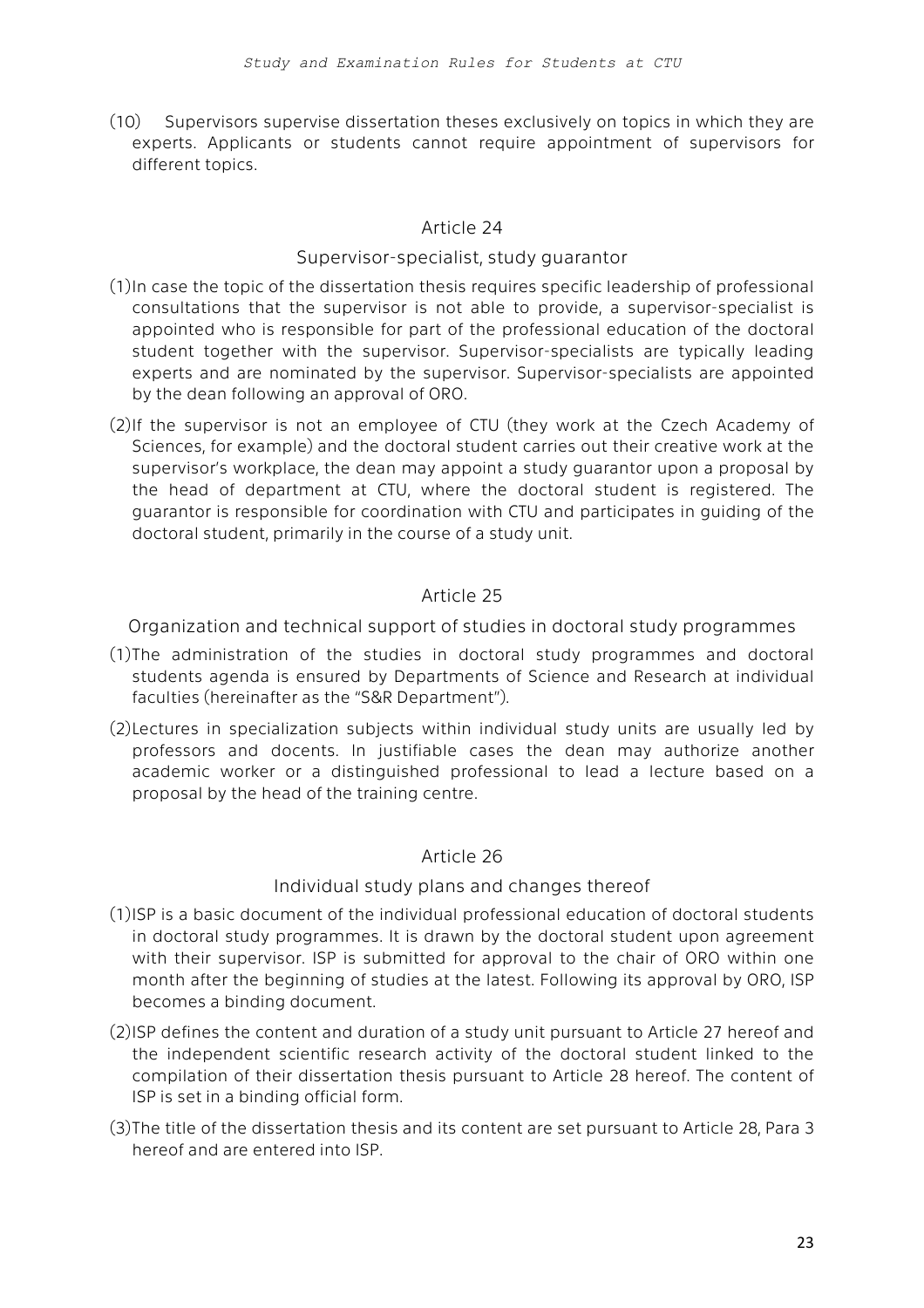- (4)In full-time study, the doctoral student's ISP may also include teaching practice, whose primary aim is the development of presentation skills.
- (5)Changes in ISP or in studies of the study programme may mean in particular:
	- a) Changes in the content of ISP the proposed changes in ISP are approved by the chair of ORO based on a proposal of the supervisor in connection with ISP specifications,
	- b) Changes in the time plan of ISP (extension of studies) they are approved by the dean upon a request recommended by the supervisor and the head of the training centre; the supervisor submits the proposal for the changes in the time plan of ISP, following an approval by the chair of ORO,
	- c) Interruption of studies it is approved by the dean upon a doctoral student's request discussed with the supervisor and the head of the training centre,
	- d) Changes in the form of study they are approved by the dean upon a request recommended by the supervisor and the head of the training centre; the supervisor submits the proposal for the changes in ISP, following an approval by the chair of ORO,
	- e) Change of supervisor it is approved by the dean upon a request of the doctoral student or the supervisor.
- (6)Changes pursuant to Para 5 (a) are submitted by the supervisor upon agreement with the doctoral student; changes pursuant to Para 5 (b) are possible only upon a doctoral student's request in writing addressed to the dean.
- (7)ISP respects the standard period of study.

# Article 27

# Study unit

- (1)A study unit is a section of the studies in which the doctoral student deepens their theoretical and expert knowledge related to their field of study in the doctoral programme and the specific topic of their dissertation thesis. It includes the completion of obligatory specialization subjects pursuant to Para 3 and 5 hereof, language preparation completed pursuant to Para 2 and specialist activities presented in the form of a written study and discussion of the dissertation thesis pursuant to Para 6 and 7.
- (2)Language preparation is demonstrated by an examination from at least one world language (usually English) or a certificate of language skills recognized by the relevant language department.
- (3)Obligatory specialization subjects are semestrial courses and are explicitly stated in ISP. There are four to six such courses, of which at least 4 belong to the set of subjects in doctoral study programmes. ISP may also determine the form of completing the subjects (attending lectures, self-study and consultations). Each obligatory subject is completed by a subject examination, or, in case of foreign universities, by its equivalent.
- (4)The doctoral student, upon agreement with the supervisor, can attend also other optional subjects that they do not always have to complete by an examination.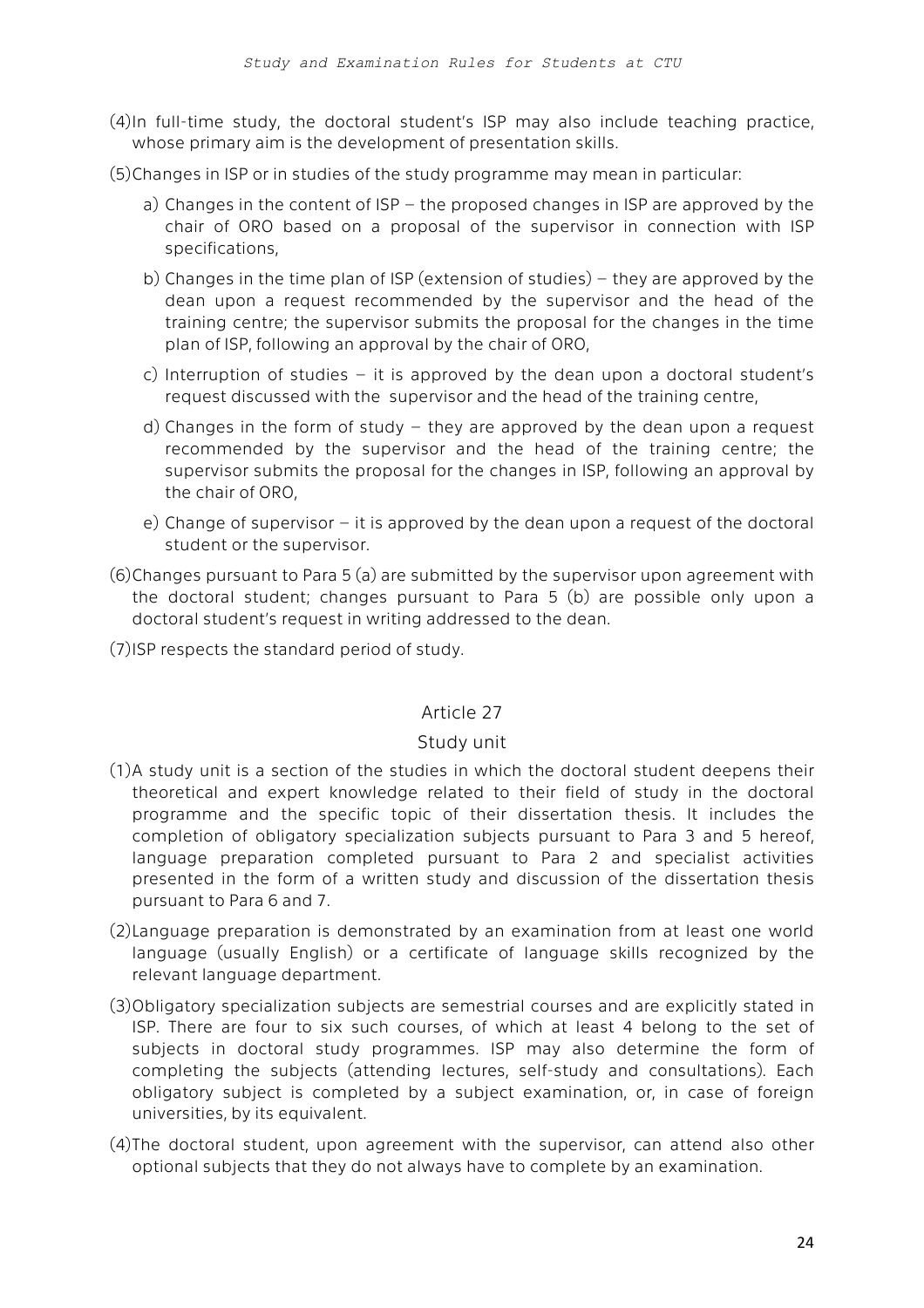- (5)Apart from subjects taught at CTU, ISP can also include subjects taught at another university.
- (6)Subjects within a study unit and the results of their completion (examinations in case of obligatory subjects and examinations or assessments in case of optional subjects) are entered in the CTU electronic information system. The list of subjects is entered into the CTU electronic information system after the approval of ISP.
- (7)The assessment of specialization examinations and language examinations is carried out on the scale "excellent", "pass", "fail". These are entered into the CTU electronic information system as "1", "2", "3".
- (8)If the result of a specialization examination is "fail", the doctoral student can retake the exam once. The supervisor is present at the retake of the examination. In case the same subject is evaluated again with a "fail", the studies will be terminated pursuant to Section 56, Para 1 (b) of the Act and Article 34, Para 7 (b) hereof. The decisionmaking in this matter is governed by Section 68 of the Act.
- (9)A study, which is a preparation for the dissertation thesis, is part of the study unit in specialist activities. It contains a brief summary of the current level of knowledge of the studied matter in the world (summary search), supplemented with the present results of own work in the topic of the dissertation thesis. These results can be presented in the form of a set of presented publications of the doctoral student.
- (10) The study is subject to discussion about the dissertation thesis at the training centre, based on which the final title and content of the dissertation thesis are set. The discussion with the doctoral student is attended by the supervisor, the head of the training centre and a member of ORO; the discussion can be held in a foreign language. The head of the training centre will appoint at least one reviewer of the study.
- (11) The study unit in ISP is divided into a maximum of 4 semesters in full-time study and to a maximum of 6 semesters in part-time and combined study. The doctoral student who does not complete all study obligations in the study unit by the end of the 6th semester after the beginning of the studies in full-time study or by the end of the 9th semester in part-time and combined study will have their studies terminated pursuant to Section 56, Para 1 (b) of the Act and Article 34, Para 7 (b) hereof. The decision-making in this matter is governed by Section 68 of the Act.
- (12) The time periods set out in Para 11 hereof do not run during the recognized period of parenthood.

# Article 28

# Dissertation thesis

- (1)The dissertation thesis is the result of a solution of a specific scientific or creative task; it proves the doctoral student's ability to work independently and creatively and it must include original results of scientific or creative work of the author of the dissertation thesis published or accepted for publication.
- (2)The general subject or topic of the dissertation thesis is announced before the admission procedure based on a proposal by the future supervisor, following a recommendation of the head of the training centre and approval of ORO and the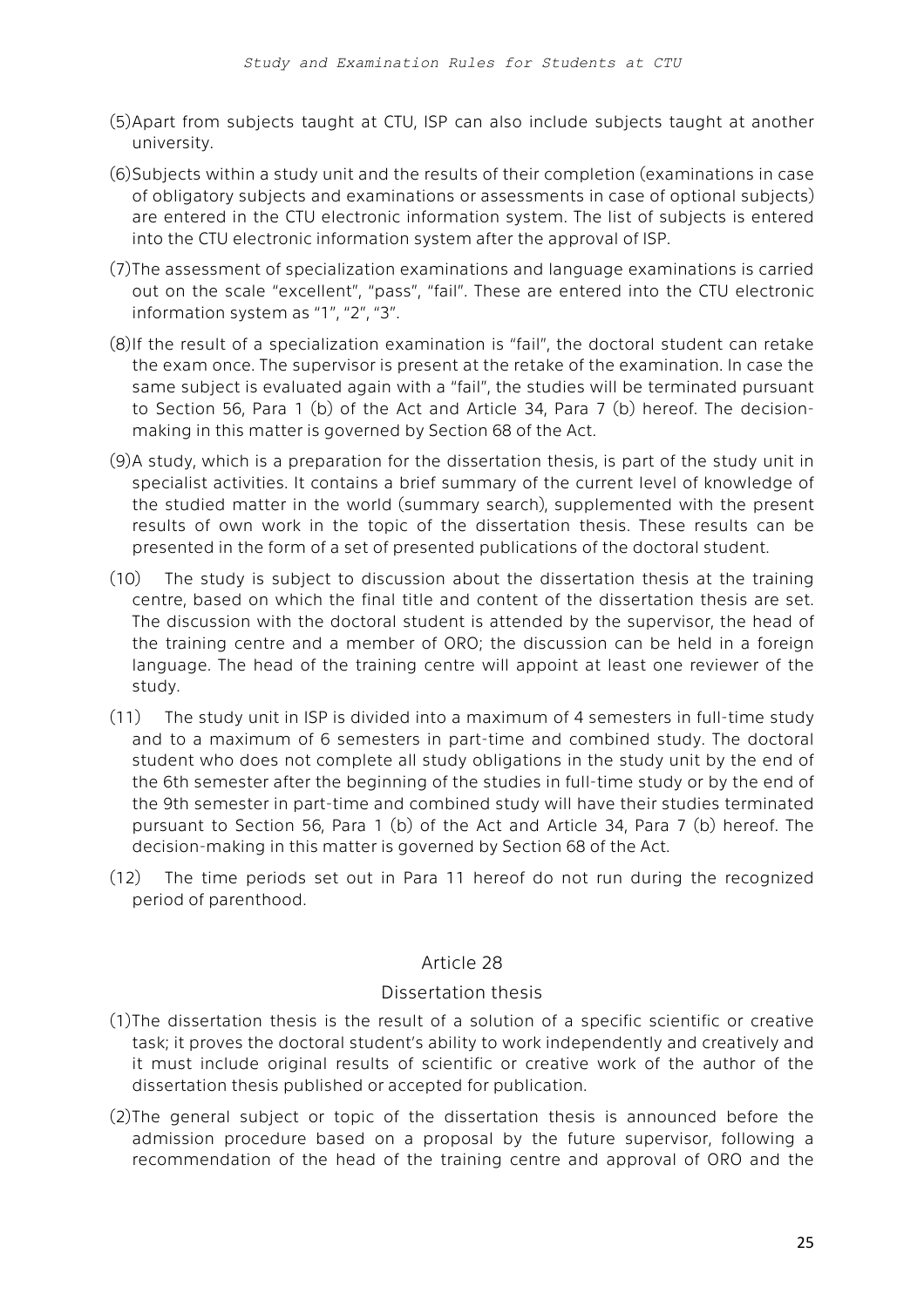dean. A more detailed specification of the subject is possible based on an agreement of the supervisor and the applicant.

- (3)The title of the dissertation thesis, including its content, will be set by the end of the study unit at the latest, based on the presented study and the discussion about the subject of the dissertation thesis pursuant to Article 27, Para 10 hereof.
- (4)A set of publications or accepted manuscripts, supplemented with an integrating text, can also be accepted as dissertation thesis.
- (5)Dissertation theses are drawn in Czech, Slovak or English. Upon approval of the chair of ORO, applicants can submit dissertation theses in another world language. Other formal requirements for dissertation theses will be stipulated by a binding directive of the dean of the faculty, where the study programme is implemented. If a thesis does not comply with these formal requirements, the S&R Department may not accept it for further proceedings. In case of any doubts, the matter will be decided by the dean.

# Article 29

### State doctoral examination

- (1)The aim of the state doctoral examination (hereinafter as "SDZ") is to verify the depth and the quality of the doctoral student's knowledge, their ability to acquire new knowledge, evaluate it and use it creatively in relation to the chosen field of study in the doctoral study programme and the topic of the dissertation thesis. Prior to taking the state doctoral examination, the student must successfully complete the study unit.
- (2)SDZ is taken before an SDZ examination committee, which is nominated by the chair of ORO following a discussion by ORO, and is appointed by the dean, including the chair of the examination committee. The examination committee has a minimum of five members. The supervisor and the supervisor-specialist are not members of the committee. At least two members of the examination committee must not be employees of CTU. The examination committee for the given field of study may be a standing committee, or it may be nominated for individual SDZ.
- (3)Professors, docents and other distinguished professionals can become members of the SDZ examination committee. Professionals who are not professors or docents are approved as possible members of the examination committee by the relevant Scientific Council. Only professors or docents can become committee chairs.
- (4)The date of SDZ must be published in the public section of the faculty's website at least 2 weeks in advance.
- (5)Doctoral students must submit an application in writing for SDZ on an official form of the S&R Department. The application will include a list of the doctoral student's publications (projects), possibly also including responses to them. The supervisor and the head of the training centre comment on the application, the chair of ORO approves SDZ. The date of SDZ is set by the dean following an agreement with the chair of the examination committee.
- (6)The course of SDZ and the announcement of the results are public. The evaluation of the course of SDZ is taken in a closed session. The overall evaluation of SDZ is on a scale: "pass with distinction", "pass" or "fail".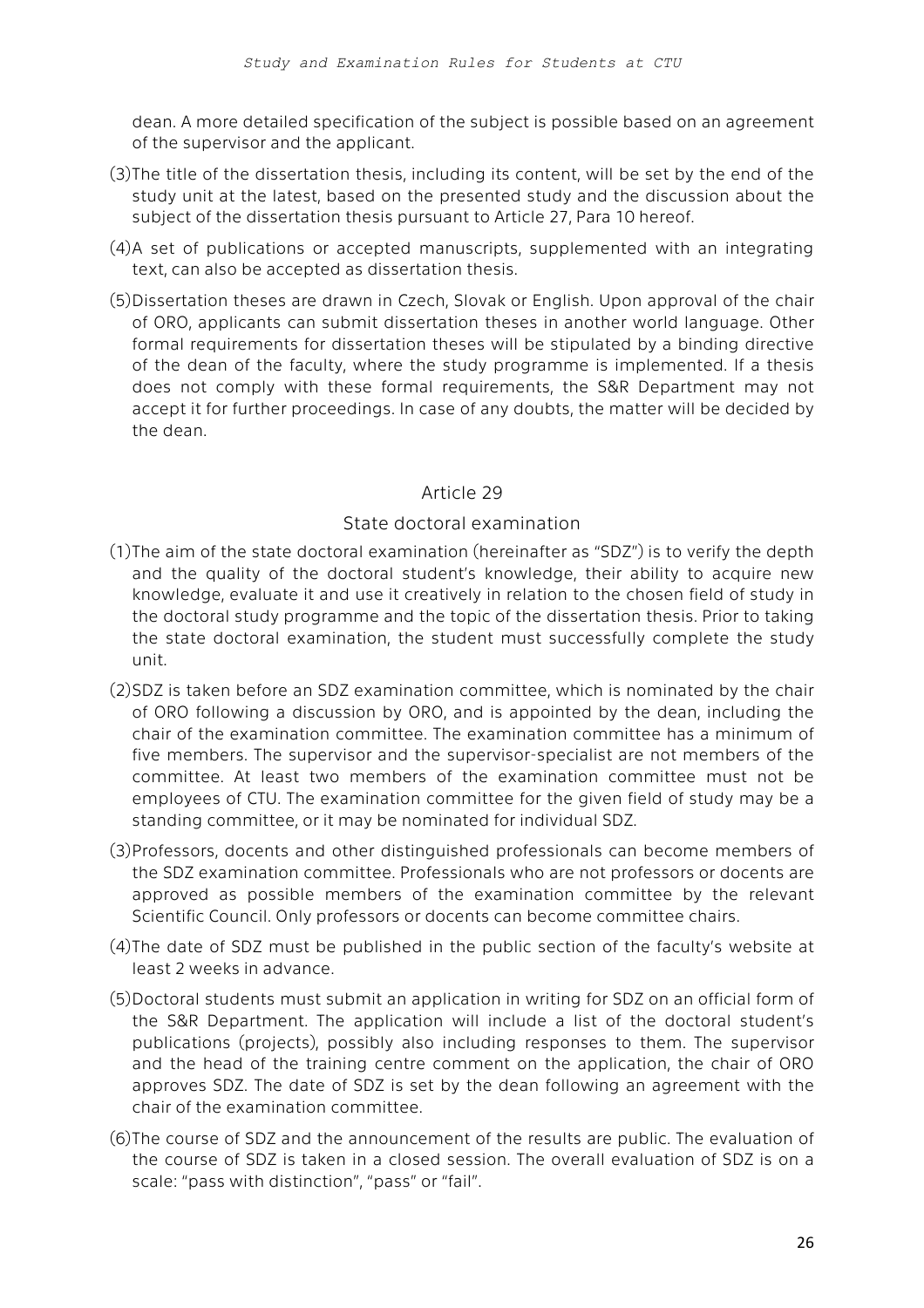- (7)The SDZ examination committee takes a decision by vote in the closed session in the presence of at least two-thirds of its members. The examination committee first votes between "pass" and "fail". In order for the result to be assessed as "pass", an absolute majority of the members present must vote in favour of this option, otherwise the result is assessed as "fail". In case the result is assessed as "fail", the committee decides on a statement that justifies their decision. In case the result is "pass", the examination committee takes a further vote to decide between "pass with distinction" and "pass". In order for the result to be assessed as "pass with distinction", an absolute majority of the members present must vote in favour of this option, otherwise the result is assessed as "pass".
- (8)If the result of the evaluation by the SDZ examination committee is "fail", the doctoral student can retake the SDZ one more time, but no sooner than three months after the date of the unsuccessful examination. In case SDZ is once again assessed as "fail", the student's studies are terminated pursuant to Section 56, Para 1 (b) of the Act and Article 34, Para 7 (b) hereof. The decision-making in this matter is governed by Section 68 of the Act. A retake of SDZ cannot be assessed as "pass with distinction".
- (9)A report is drawn of the course of SDZ, which is signed by the chair of the SDZ examination committee, and a protocol of the ballot is drawn, which is signed by the chair of the SDZ examination committee and all its members who were present. The report is archived at the respective S&R Department.

# Article 30

# Assessment and defence of the dissertation thesis

- (1)After passing SDZ, the doctoral student in order to initiate proceedings for the presentation and defence of their dissertation thesis submits an application in writing for permission of the presentation and defence of their dissertation thesis (on an official form), four copies of the dissertation thesis and in electronic form in the PDF format, their CV, the supervisor's opinion and a list of the doctoral student's publications (projects), including any responses, divided into texts on the subject of the dissertation thesis and others.
- (2)The S&R Department will formally assess the submitted documents under Para 1 hereof and provided they meet the formal requirements, it will accept the documents and confirm the submitting of the dissertation thesis for the doctoral student on a copy of the application. The documents are then submitted to the chair of ORO. Based on the submitted documents, the dean will appoint a committee for the presentation and defence of the dissertation thesis and reviewers of the dissertation thesis within 30 days.
- (3)The committee for the presentation and defence of the dissertation thesis is appointed according to the same rules as the SDZ examination committee under Article 29, Para 2 and 3 hereof. Reviewers also have the right to participate in voting and in the closed session. The committee must have at least 4 members, reviewers not included. The supervisor participates in the sessions of the committee, including the closed part.
- (4)The dissertation thesis is reviewed by at least two reviewers who are appointed by the dean on the proposal of the head of the training centre or the supervisor and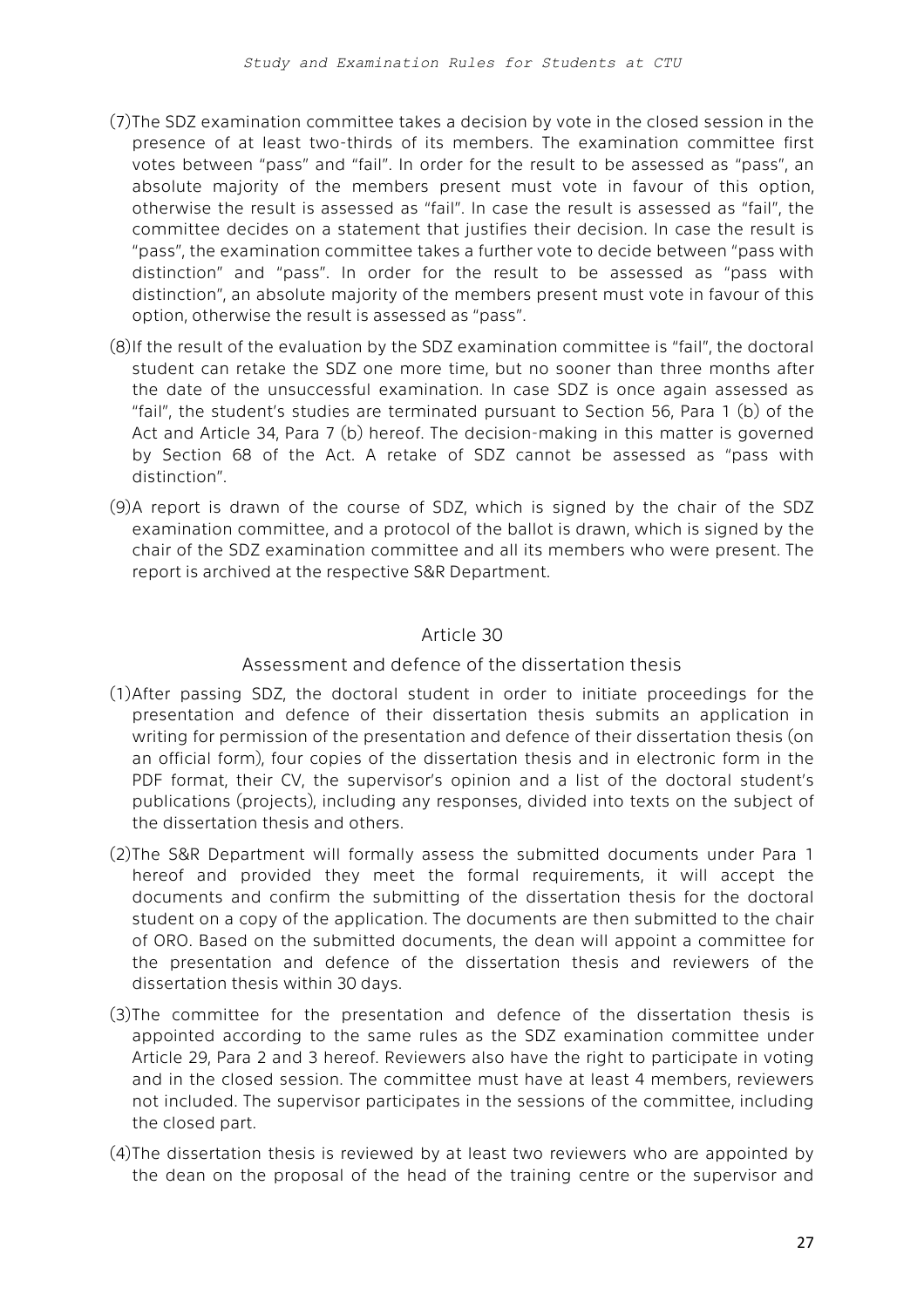following an approval by ORO. Only distinguished experts in the respective scientific discipline can become reviewers and at least one of them must be a professor, docent or a Doctor of Science (Dr.Sc. or an international equivalent) and no more than one of them can be an employee of CTU. At least two reviewers must have a Ph.D., CSc. or an equivalent degree; this rule does not apply to artistic disciplines.

- (5)Reviewer opinions should be drawn within thirty days after the delivery of the dissertation thesis. In case the reviewer is unable to write an opinion, they will inform about this fact within 15 days. In case the reviewer declines to write an opinion, or if the S&R Department does not receive the opinion within 45 days, the dean may, upon a proposal of the chair of ORO, appoint a new reviewer.
- (6)The S&R Department will inform the doctoral student and their supervisor about the reviewer opinions. If the evaluation of one of the reviewers points to serious deficiencies or does not recommend the dissertation thesis for presentation and defence, the doctoral student may request that the dissertation thesis be returned for revision, and the proceedings of the presentation and defence of the dissertation thesis are interrupted. If the doctoral student does not opt for revision of the dissertation thesis, the proceedings will continue. If two of the opinions are negative, the revision of the dissertation thesis is compulsory. A dissertation thesis can be revised only once. If the revised dissertation thesis also receives a negative evaluation, the proceedings of the presentation and defence continue.
- (7)The S&R Department will provide the members of the committee with reviewer opinions and the access to the dissertation thesis electronically. The chair of the committee for the presentation and defence of the dissertation thesis will set the date of the presentation and defence of the dissertation so that the date is made public within 30 days after the reception of the last opinion at the latest. The date is communicated to the doctoral student, supervisor, reviewers and members of the committee. The chair of the committee can authorize the head of the training centre to set the date.
- (8)The date of the presentation and defence of the dissertation thesis is published in the publicly accessible section of the website of the given faculty, at least 3 weeks in advance. During this period, the dissertation thesis is available for inspection for everyone and everyone can make printouts, reproductions or copies at their own expense. Everyone can submit their comments in writing to the chair of the committee for the presentation and defence of the dissertation thesis, or they may present them orally during the presentation and defence of the dissertation thesis. The applicant is obliged to respond to such comments.
- (9)One reviewer, but no more, can be absent at the presentation and defence of the dissertation thesis provided their opinion was positive and the members of the committee for the presentation and defence of the dissertation thesis approve of their apology. The opinion of the absent reviewer is read at the presentation and defence of the dissertation thesis. The absence of the supervisor at the presentation and defence of the dissertation thesis is possible provided the doctoral student agrees.
- (10) The presentation and defence of the dissertation thesis is public, including the announcement of the results; the evaluation of the presentation and defence of the dissertation thesis takes place in a closed session. The result is announced by the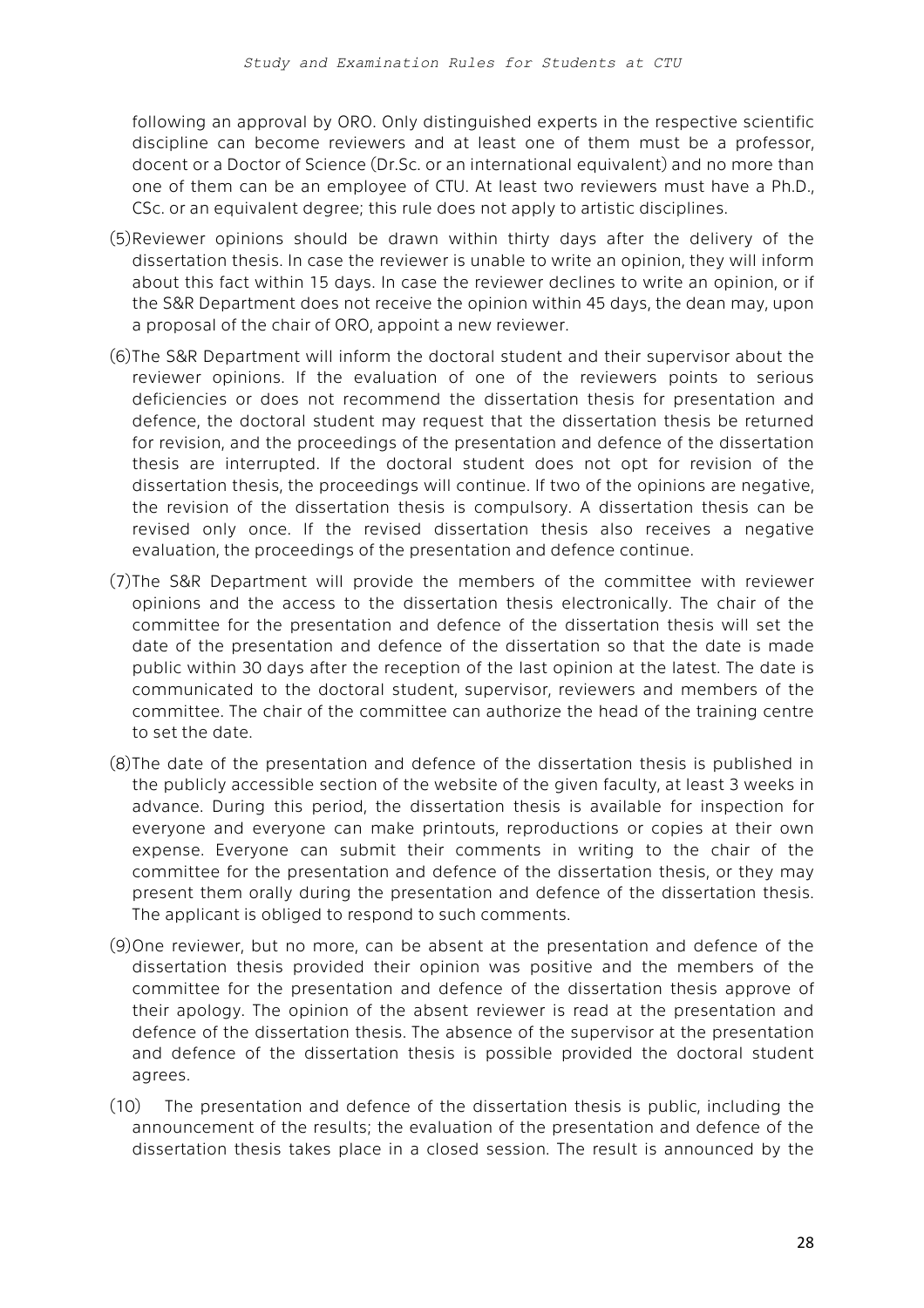chair of the committee for the presentation and defence of the dissertation thesis immediately after the committee has decided.

- (11) The committee for the presentation and defence of the dissertation thesis decides about the result of the presentation and defence of the dissertation thesis in a secret ballot with at least two-thirds of its members present. The overall assessment is "defended" or "not defended". In order for the result to be assessed as "defended", an absolute majority of the members present must vote in favour of this option, otherwise the result is assessed as "not defended". In case of a negative assessment, the committee decides on a statement that justifies their decision.
- (12) A report is drawn of the course of the presentation and defence of the dissertation thesis and the statements of the committee for the presentation and defence of the dissertation thesis, which is signed by the chair of the committee for the presentation and defence of the dissertation thesis; a protocol of the ballot is drawn, which is signed by the chair of the committee for the presentation and defence of the dissertation thesis and all its members who were present. The report is archived at the respective S&R Department.
- (13) A doctoral student may repeat an unsuccessful presentation and defence of the dissertation thesis only once after they have revised their dissertation thesis and no sooner than after 6 months. In case the repeated presentation and defence of the dissertation thesis is unsuccessful, the student's studies are terminated pursuant to Section 56, Para 1 (b) of the Act and Article 34, Para 7 (b) hereof. The decision-making in this matter is governed by Section 68 of the Act.

# Article 31

# Recognition of examinations taken during previous studies in doctoral study programmes

- (1)The dean may, upon the doctoral student's request, recognize examinations that the doctoral student has successfully completed in a doctoral study programme before enrolling in the current doctoral study programme. Such an examination is considered as if it had been passed on the day on which it was recognized.
- (2)Neither a whole study unit nor state doctoral examination may be recognized.
- (3)A doctoral student may request recognition of an examination within five years after it had been passed. Later requests will not be granted.
- (4)The supervisor and the relevant Specialization Committee will comment on the request.
- (5)The dean will take a decision about the recognition of an examination within 30 days.

#### Part V

#### COMMON PROVISIONS

#### Article 32

#### Study documentation

(1)The study documentation in a study programme and documents proving the completion of studies in a study programme are governed by Section 57 of the Act.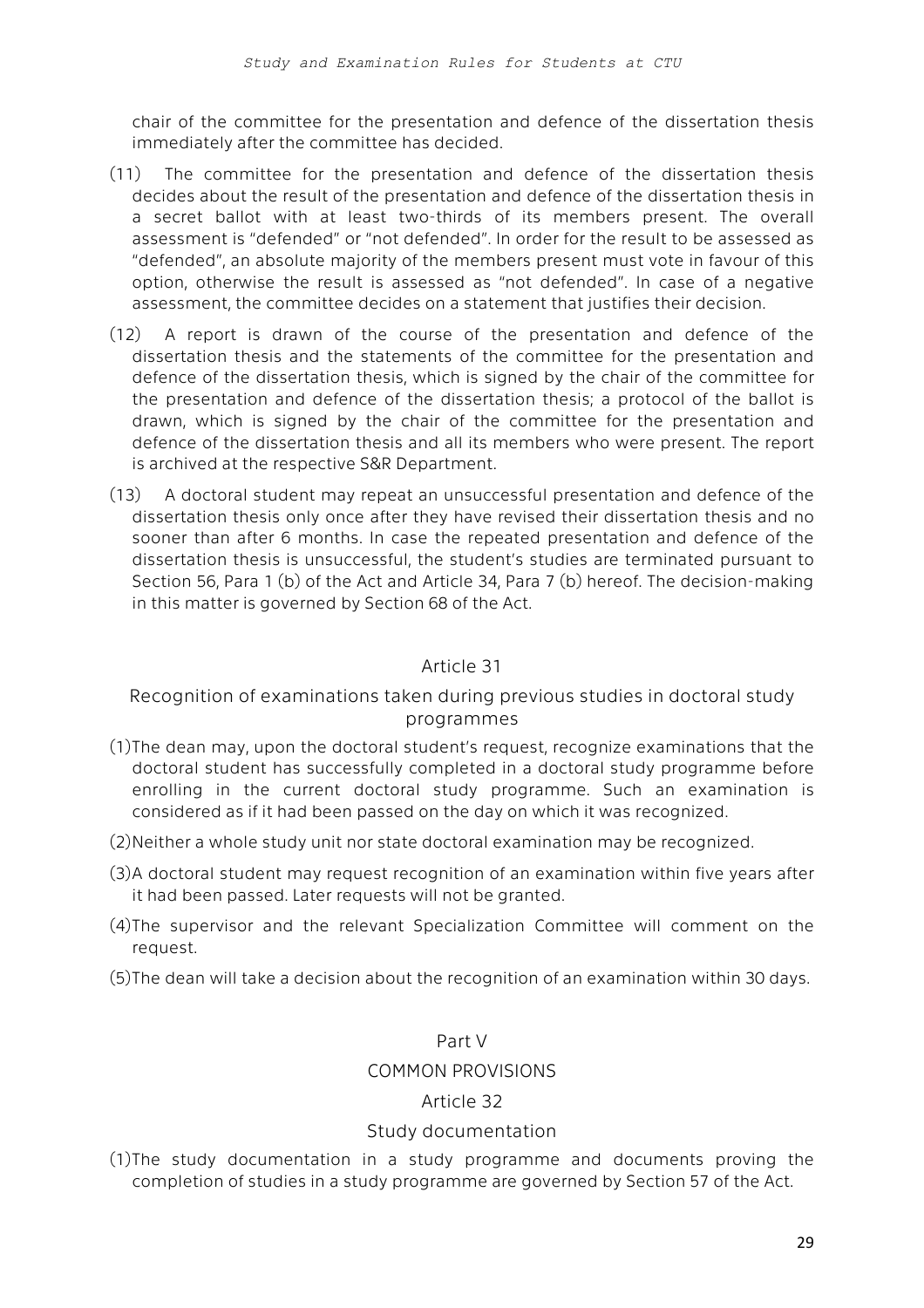- (2)Pursuant to Section 57, Para 1 (a) of the Act, CTU issues a student ID, which is a document proving the legal status of student. The student ID serves for identification of a student and is issued as
	- a) A CTU student ID, or
	- b) A joint CTU student ID and the International Student Identity Card (ISIC).
- (3)Student IDs are issued by the CTU Computing and Information Centre. The information necessary for the issuance of the ID are acquired from the Students' Register. The requirements for the ID and conditions for its issuance are set by the head of the CTU Computing and Information Centre.
- (4)The student ID is non-transferrable. The student is obliged to report the loss, damage or destruction of the student ID without necessary delay. After the completion of the studies, the holder of the ID must return the student ID to CTU without delay.
- (5)The statement from the CTU electronic information system confirmed by the faculty serves as the statement of studies.

### Article 33

#### Students' Register

- (1)Pursuant to Section 88 of the Act, CTU keeps a Students' Register. The Students' Register serves for registration of students and for budgetary and statistical purposes.
- (2)The Students' Register contains information about individual students required by the Act and the Ministry.
- (3)The Students' Register is part of the CTU electronic information system. It is kept by the study departments and S&R Departments in an operative manner. Only authorized employees of CTU can enter information into the Students' Register and to the study documentation.
- (4)The Students' Register is collectively administered by the CTU electronic information system. The documents needed for keeping the register are submitted by the study departments and S&R Departments in a required structure according to an agreed time plan. Entries concerning enrolment in studies, the study programme, field of study, form of study, interruption and termination of studies will be made immediately after the decisive event.
- (5)The Students' Register and the documents about decisive events are treated as archival documents. Special regulations must be observed when archiving and making printouts and copies.

#### Article 34

#### Completion of studies

(1)Studies in bachelor and master study programmes are successfully completed by completing the studies of the study programme, i.e. fulfilment of all requirements that a student must meet in the course of studies in the study programme, and the passing of the state final examination. The day of successful completion of the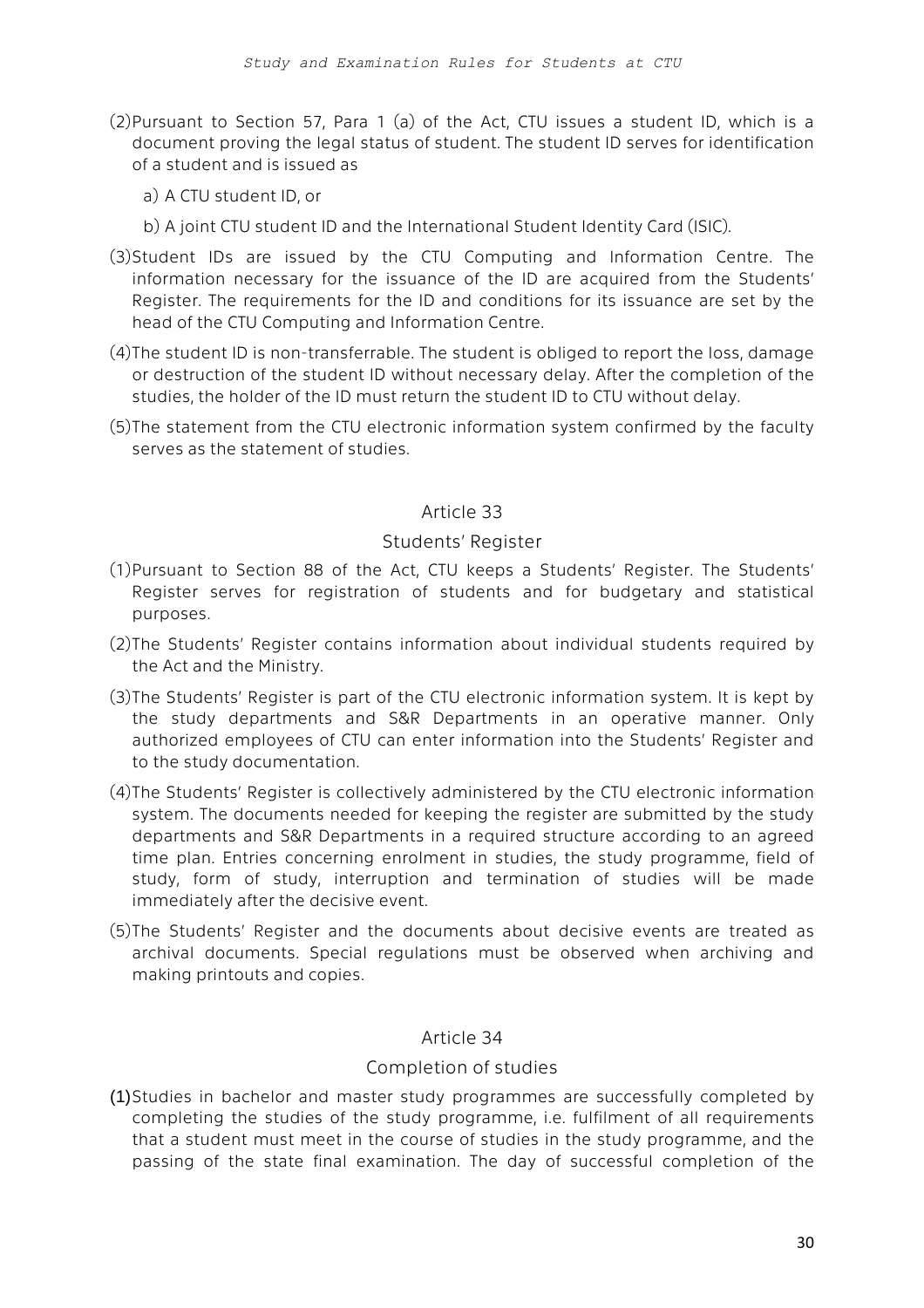studies is the day when the student passed the state final examination or its last part.

- (2)Studies in a doctoral study programme are successfully completed by completing the studies in the study programme, which means successful fulfilment of all requirements set in ISP, passing of the state doctoral examination and presentation and defence of the dissertation thesis. The day of successful completion of the studies is the day of the presentation and defence of the dissertation thesis.
- (3)After the successful completion of their studies, the graduate will be awarded a university diploma and a Czech-English supplement to the diploma. The university diploma together with the Czech-English supplement to the diploma are usually presented to the graduates at a special ceremony (graduation ceremony), during which graduates take the graduation oath (Annex 3 of the CTU Statute).
- (4)Graduates of bachelor study programmes are awarded the academic degree Bachelor (abbreviated as "Bc." and placed before the name); in the field of art graduates are awarded the academic degree Bachelor of Arts (abbreviated as "BcA." and placed before the name).
- (5)Graduates of master study programmes in the area of technical sciences and technologies are awarded the academic degree "Engineer" (abbreviated as "Ing." and placed before the name); in the field of architecture graduates are awarded the academic degree "Engineer Architect" (abbreviated as "Ing. Arch." and placed before the name); in the field of art graduates are awarded the academic degree "Master of Arts" (abbreviated as "MgA." and placed before the name).
- (6)Graduates of doctoral study programmes are awarded the academic degree "Doctor" (abbreviated as "Ph.D." and placed after the name).
- (7)Studies are also terminated by
	- a) Withdrawal from the studies,
	- b) Failure to fulfil the requirements of the study programme under these Rules,
	- c) Withdrawal of the accreditation of the study programme,
	- d) Termination of the accreditation of the study programme,
	- e) Expulsion from the studies pursuant to Section 65, Para 1 (c) of the Act and Section 67 of the Act,
	- f) Termination of the provision of the study programme for reasons listed in Section 81 (b), Para 3 of the Act,
	- g) Expiration of the licence to provide the study programme (Section 86, Para 3 and 4 of the Act).
- (8)The respective faculty will issue to a study graduate or a former student who terminated their studies pursuant to Para 7 hereof upon their request a certificate of completed examinations or a certificate of studies and the award of an academic degree.
- (9)The day of the termination of studies is
	- a) Pursuant to Para 7 (a) the day when the faculty or CTU where the student is enrolled receives their statement in writing of their withdrawal from studies,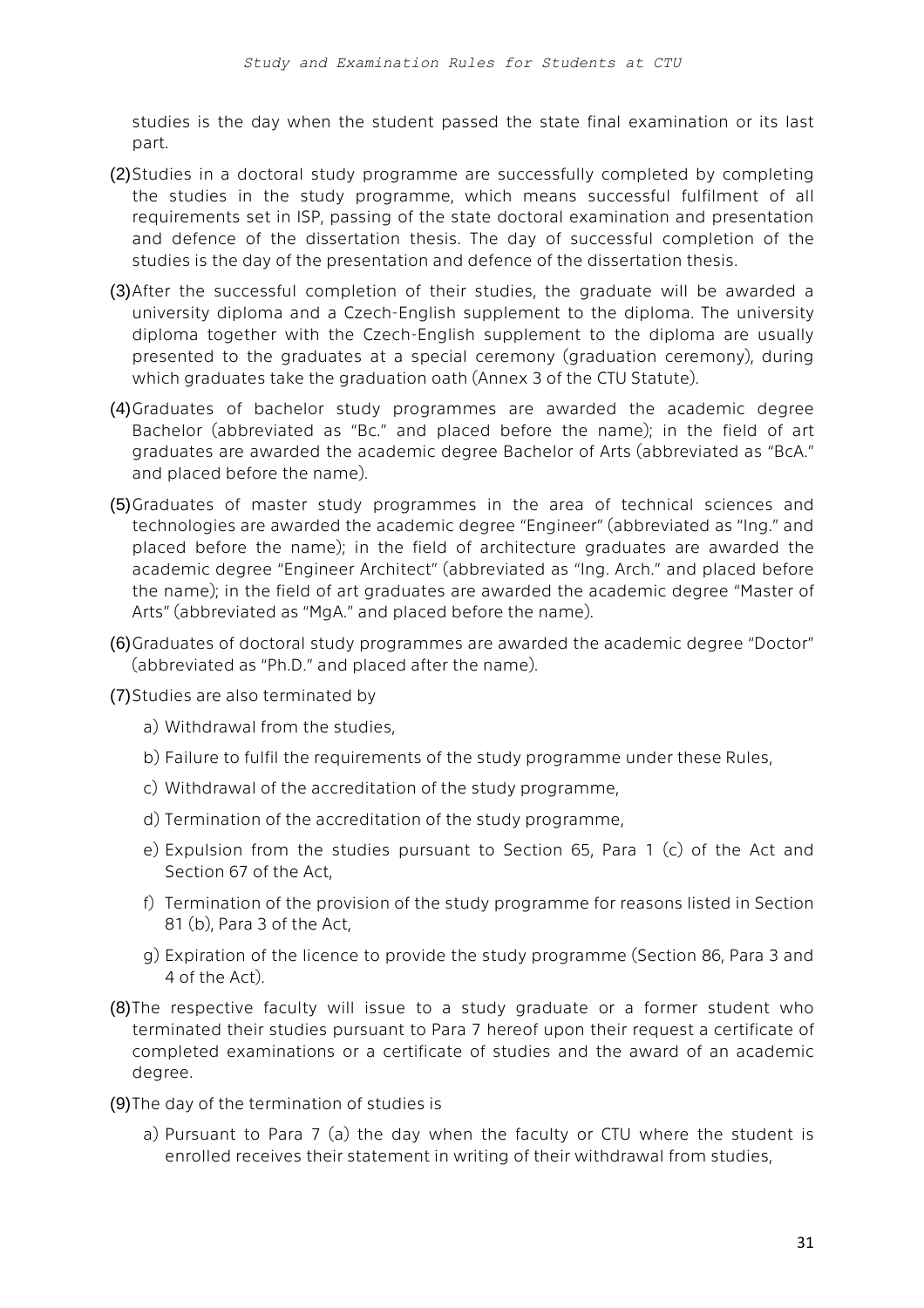- b) Pursuant to Para 7 (b) the day when the decision on termination of studies comes into force,
- c) Pursuant to Para 7 (c) the day when the deadline set by a decision of the Ministry expires,
- d) Pursuant to Para 7 (d) the day when CTU announces the termination of the study programme, or a day when the period for which an accreditation was granted expires,
- e) Pursuant to Para 7 (e) the day when the decision on expulsion from studies came into force.
- (10) A student who terminated their studies pursuant to Para 1, 2 and 7 is obliged to immediately return their student ID.

# Article 35

### Publication of theses

- (1)Pursuant to Section 47 (b) of the Act, CTU publishes bachelor, master and dissertation theses (hereinafter as "theses") on a non-profit basis, including supervisors and reviewers' opinions and a report on the course and the result of the presentation and defence of the thesis, through the institutional repository (hereinafter as the "CTU Digital Library") of theses, which is centrally administered by CTU.
- (2)The originals of theses are published by individual faculties after their presentation and defence. The conditions, including the place of the publication, are set by the dean and are published in the public section of the website of the given faculty.
- (3)Theses submitted by applicants for presentation and defence must also be made available at least five working days before the date of the presentation and defence, including supervisors and reviewers' opinions, for public inspection at the CTU department where the presentation and defence of the thesis will be held, or through the CTU Digital Library. Everyone is allowed to make printouts, reproductions or copies of the thesis at their own expense.
- (4)Authors of theses are obliged to insert the electronic version of the thesis into the CTU electronic information system by the set deadlines. The dean may require an adjustment of the thesis for the purpose of the electronic version of the thesis in case the thesis has a specific form (in particular a project, model). By submitting their thesis, the author agrees to the publication of the thesis pursuant to the law, regardless of the result of the presentation and defence of the thesis.
- (5)Authors of opinions on theses insert their opinions personally or through a person authorized by the head of department in the CTU electronic information system. By submitting their opinion, the author agrees to its publication.
- (6)CTU may postpone the publication of a thesis or its part for a period of existence of an obstacle for publication, but for no more than 3 years. The information about the postponement of the publication and the justification thereof must be published in the same place where theses are published. CTU will send immediately after the presentation and defence of the thesis to which the postponement under Sentence 1 hereof applies one copy of the thesis to the Ministry.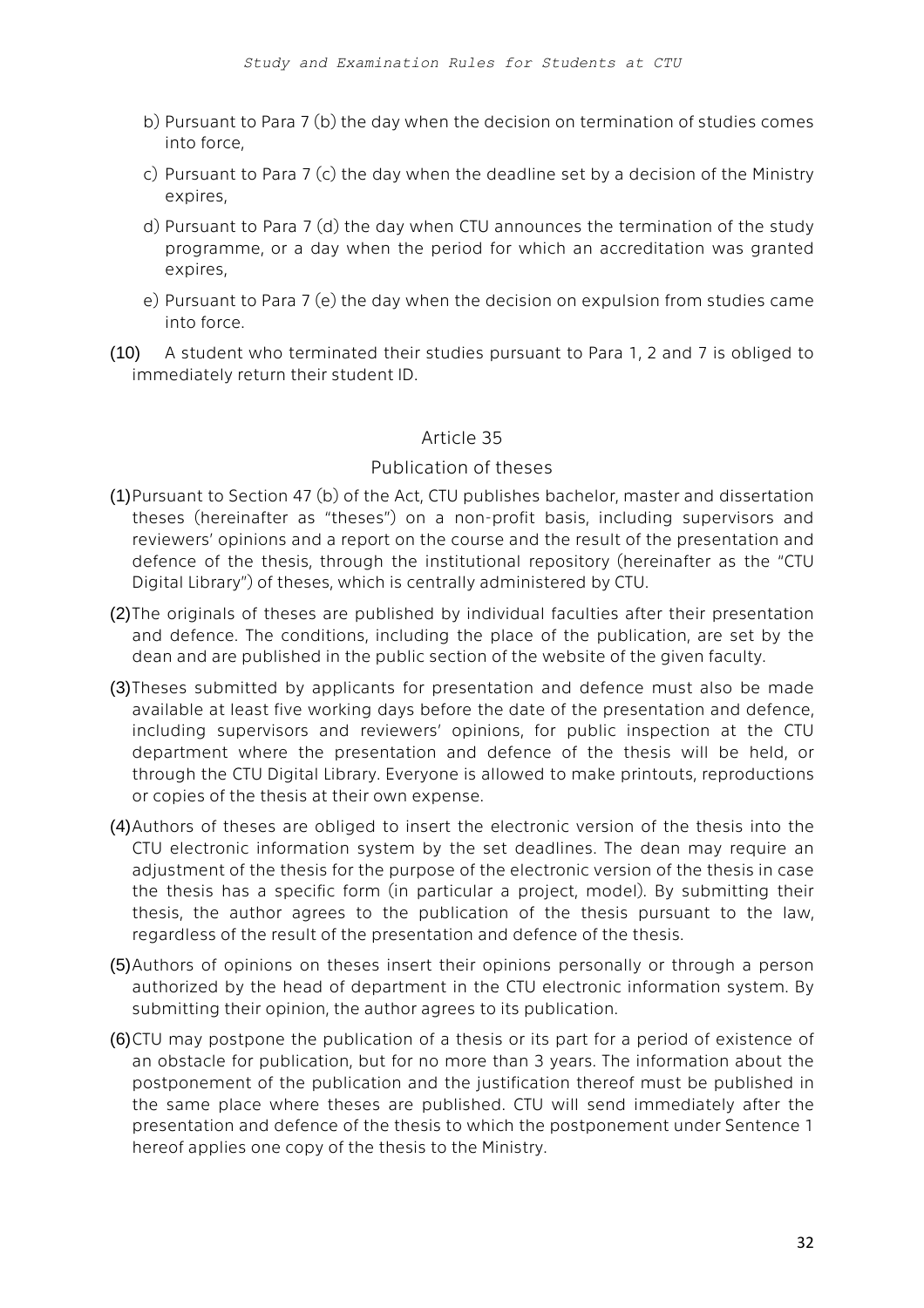#### Part VI

#### TEMPORARY AND FINAL PROVISIONS

#### Article 36

#### Temporary provisions

- (1) Students enrolled in studies before 1 October 2015 will have the provision of Article 23 Para 2 of the Study and Examination Regulations for Students at CTU registered by the Ministry on 8 July 2015 under ref. no. MSMT-23823/2017<sup>4</sup> applied to the assessment of the completion of their studies evaluated by "pass with distinction", unless it is more beneficial for them to apply the provision in Article 18, Para 2 hereof.
- (2) Students enrolled in doctoral study programmes before 1 January 2019 are exempt from the obligation set out in Article 26, Para 8 hereof unless this obligation arises from the Rules for Doctoral Studies of the relevant faculty.
- (3) If the implementation of this regulation resulted in undue hardship, the dean may take measures to remove it and grant an exception. The dean shall inform the relevant Academic Senate of the faculty about granting such exception; the exception must not overrule the limitation of the maximum period of study.
- (4) In case of study programmes implemented outside faculties the rector or a designated vice-rector has the right to take measures to remove undue hardship. The rector shall inform the CTU Academic Senate about granting such exception.
- (5) The time periods set out in Article 19, Para 7 hereof do not run during the recognized period of parenthood for students that have requested registration of the recognized period of parenthood before 1 January 2020.

#### Article 37

#### Final provisions

- (1)The existing Study and Examination Regulations for Students of the Czech Technical University in Prague registered by the Ministry under ref. no. 23823/2015 on 8 July 2015 are repealed.
- (2)These Rules were approved by the CTU Academic Senate on 13 September 2017 pursuant to Section 9, Para 1 (b), point 3 of the Act.
- (3)These Rules come into force pursuant to Section 36, Para 4 of the Act on the day they are registered by the Ministry.
- (4)These Rules come into effect on 1 October 2017.

 $\overline{a}$ 

<sup>&</sup>lt;sup>4</sup> The exact wording of the Article 23, Para 2 of the Study and Examination Regulations for Students at CTU registered by the Ministry on 8 July 2015 under ref. no. MSMT-23823/2017 is: "The overall results of the completed studies is evaluated as "pass with distinction", provided during their studies the student achieved weighted average study results of a maximum of 1.5, received an "E" grade in only one subject and the overall result of the state final examination was an A.".